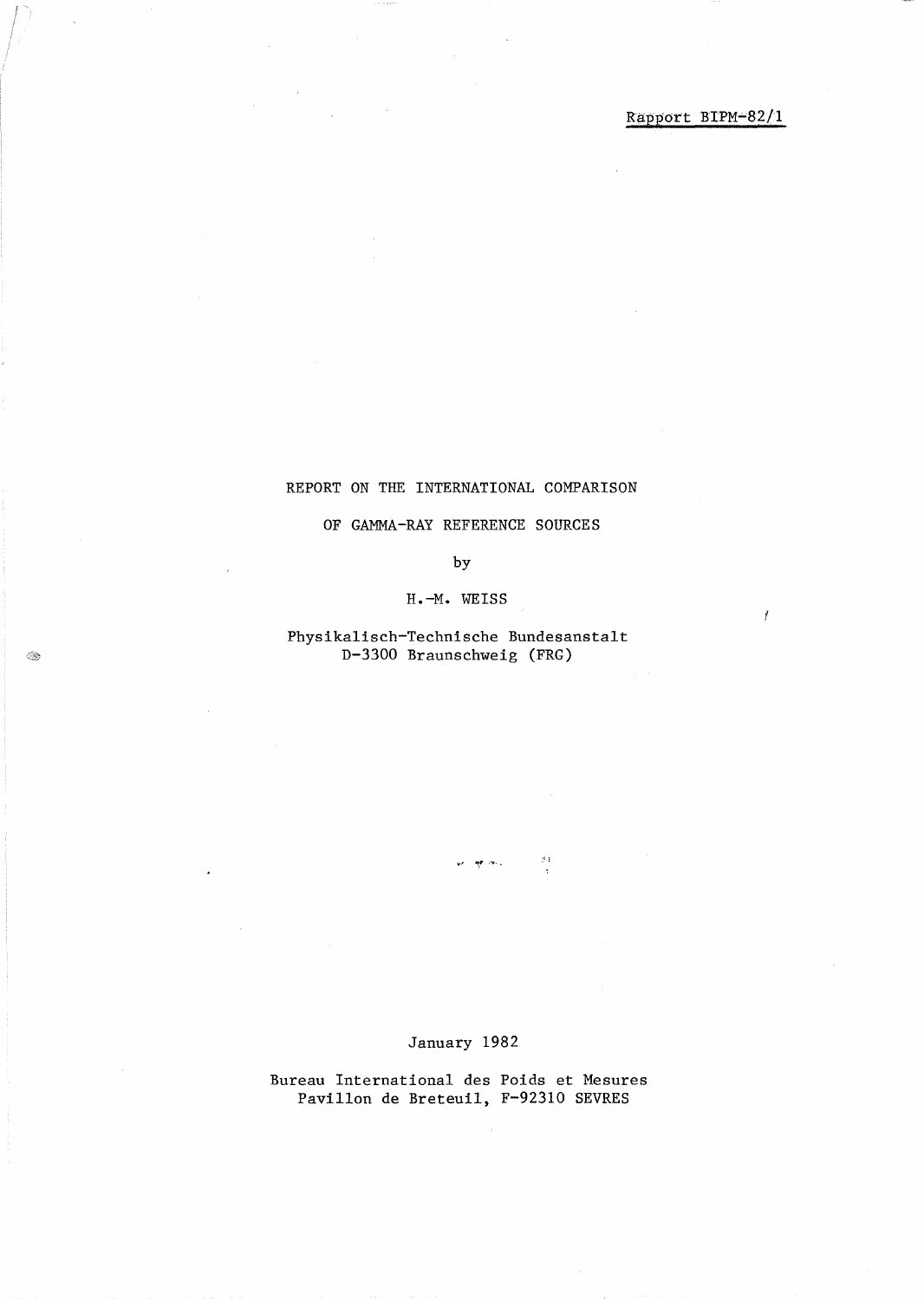#### Abstract

An international comparison of  $\gamma$ -ray reference sources was organised by Physikalisch-Technische Bundesanstalt on behalf of Bureau International des Poids et Mesures and took place during 1977 through 1979. Nearly one hundred sources of sixteen different radionuclides, prepared and calibrated by eight laboratories, have been measured at Physikalisch-Technische Bundesanstalt, using NaI(TI) or Ge(Li) spectrometry, under well-defined and stable conditions. The results of these relative measurements are expressed as deviations from the mean values and checked against activity values based on the international reference system for activity measurements of  $\gamma$ -ray emitting nuclides. Some important experimental details are described, and the results are presented in tabular and graphical forms.

#### **1.** Introduction

During the past decade  $Ge(Li)$  detectors - and recently high purity germanium detectors - have become a powerful and indispensable tool in radiation research and applied Y-ray spectrometry. They allow an accurate measurement of  $\gamma$ -ray emission probabilities  $P_{\gamma}$  or, with the knowledge of the P<sub> $\gamma$ </sub> values, the activity determination of  $\gamma$ -ray emitting radionuclides, even if the source consists of a mixture of several  $\frac{1}{t}$ radionuclides. This occurs e.g. in the field of activation analysis, non-destructive burn-up determinations, analysis of radioactive waste or environmental samples and in the measurement of radioactive impurities. All these measurements require a calibration of the fullenergy peak efficiency of the spectrometer system as a function of the y-ray energy. The most accurate efficiency calibration is obtained experimentally by means of y-ray reference sources, prepared from various radionuclides with y rays of different energies and well-known emission probabilities. To date sources of this kind are produced and distributed by several national laboratories.

Because of the increasing importance of such sources, Section 11 of Comité Consultatif pour les Etalons, de Mesure des Rayonnements Ionisants (CCEMRI)" decided at its third meeting, in 1975, to carry out an international comparison of y-ray reference sources and charged PTB with its organization.

A circular letter explaining details of the organization and the planned measurements was distributed in September 1976 to several national laboratories which produce calibration sources. They were asked to furnish a set of such sources for a comparison to be carried out at PTB by means of a NaI(TI) scintillation counter and/or a Ge(Li) spectrometer. In addition, participants were asked to supply BIPM with the corresponding solutions for an intercomparison within the scope of the international reference system for activity measurements of y-ray emitting nuclides (SIR).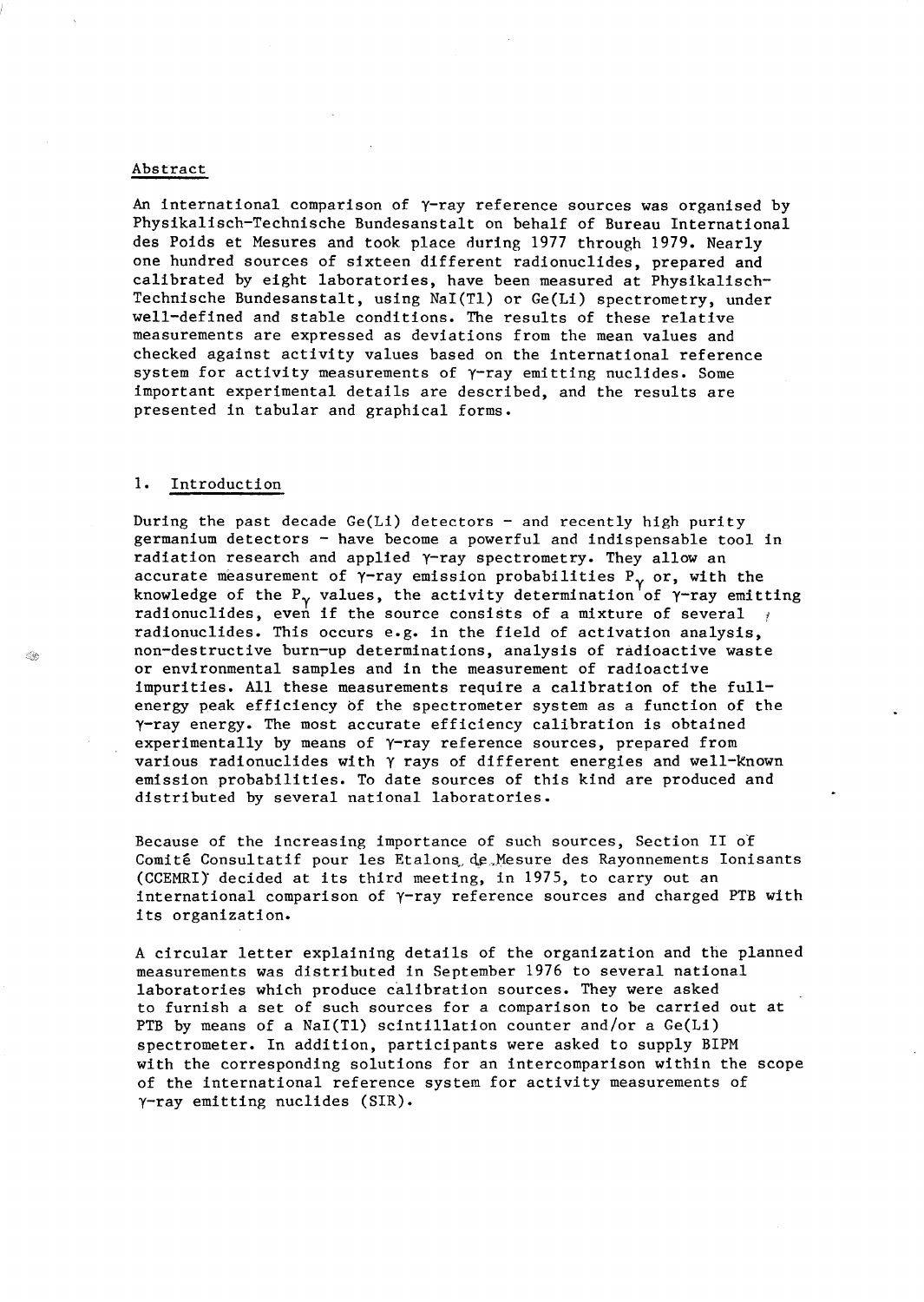Eight laboratories followed the invitation and forwarded sources of different radionuclides together with the corresponding certificates to PTB; altogether 94 single-radionuclide sources of 16 different radionculides and one mixed-radionuclide y-ray emission-rate source were included in this intercomparison. The last sources arrived at PTB at the b'eginning of 1979.

The list of the participating laboratories is reproduced in Table **1.**  The sources used in the comparison are listed in Table 2.

### 2. Sources

≤®

Gamma-ray point sources for calibration are normally prepared from standardized solutions. They consist of a dried deposit  $-3$  to 5 mm in diameter - of the radionuclide considered, sealed between two layers of plastic foil which are mounted in an annular source holder. The dimensions of the sources from the different laboratories varied considerably. In order to guarantee equal counting conditions with respect to self-absorption, scattering and source-to-detector distance, the sources were carefully removed from their holders and repacked into identical PTB holders, if necessary by adding further plastic foils. Moreover, <sup>22</sup>Na sources were sandwiched between two brass disks of  $(0.301 \pm 0.002)$  mm each, in order to ensure that the annihilation radiation be produced within the source. Six sources transmitted by AAEC were so-called "2 $\pi$  sources", with the radioactive substance deposited onto a 3 mm thick plastic support and covered by a polyethylene film of  $2.4 \text{ mg/cm}^2$ .

The data of the individual sources, as given in the accompanying certificates, are reproduced in Table 3. If in the certificate the  $\gamma$ -ray emission rate was stated together with the emission probability, for the sake of uniformity, the activity was calculated from both values. The total uncertainty in column 6 is the linear sum of the random uncertainty at the 99% confidence level and the estimated systematic uncertainty.

أربعا فهاري

#### 3. Measurements

For the intercomparison the sources of the same radionuclide were compared relatively under identical geometrical conditions by means of a NaI(Tl) scintillation counter, operated in the integral mode, or by a Ge(Li) spectrometer. If possible, scintillation counting was preferred, owing to the higher efficiency and better reproducibility. Moreover, this measuring device was provided with an automatic sample changer, allowing countings during the night or over the weekends without interference by other radiation sources.

#### 3.1. Scintillation counting

The scintillation counter used was equipped with a NaI(Tl) crystal of  $76 \times 76$  mm. It was shielded by 10 cm of lead reducing the background count rate to 12  $s^{-1}$ . The storage position of the sample changer,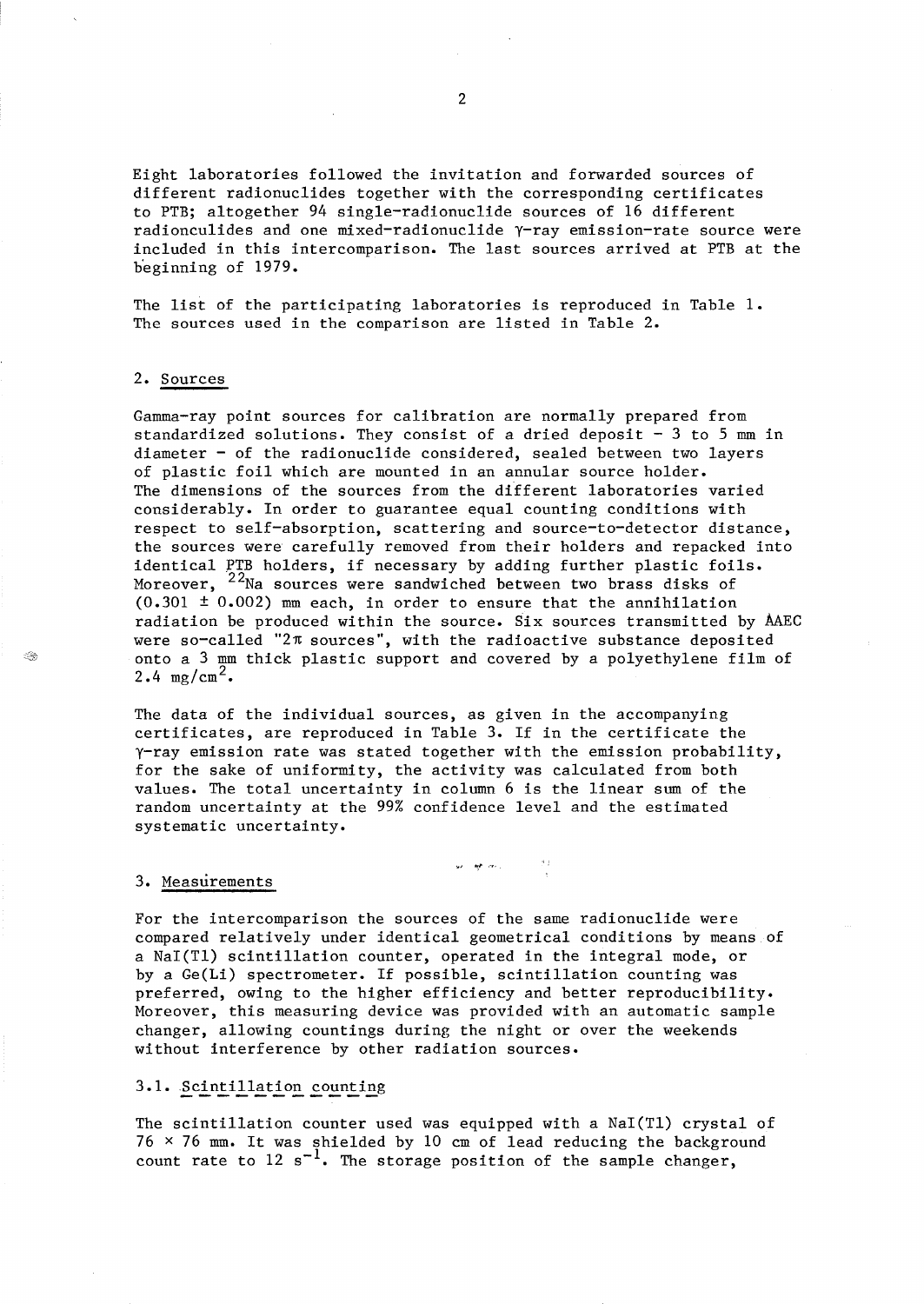situated at a distance of 120 cm from the NaI crystal, was additionally shielded by 10 cm of lead. As shown experimentally, the contribution to the background from the sources in the storage position amounted to less than  $2 s^{-1}$ .

During the measurements the sources were located at a distance of 30 cm from the front face of the detector. To reduce the intensity of pulses near the discriminator level (normally 30 keV), a Pb foil of 1 mm thickness was placed over the crystal, except in the case of  $241$ Am or  $57$  Co.

Since the source material is generally not exactly in the middle plane of the source holder, each source was counted twice - once with each face towards the detector. Both readings were averaged. The deviations from the mean value were normally less than 0.2%. Each of these two measurements consisted of at least ten single readings with a counting period of 850 s, in each case.

For checking the stability of the measuring device, the standard deviation *a* of the ten readings was compared with the expectation value  $\sqrt{\overline{N}}$ , where  $\overline{N}$  is the mean value of the ten readings. In all cases the quotient  $\sigma/\sqrt{N}$  was between 0.8 and 1.2. In addition, some of the sources obtained at the beginning of the intercomparison were compared quarterly with corresponding PTB sources. Over the two years, the spread in the, ratios of the corresponding count rates was up to  $0.1\%$  in the case of weak sources and less than 0.04% for stronger sources.

The dead time of the counting equipment, which was of the non-extendable type, has been determined to  $(6.030 \pm 0.003)$  µs using the two-oscillator as well as the two-source method. Its stability in time has been controlled by counting two  $^{152}$ Eu sources of different activities in the course of each measurement.

#### 3.2. Ge(Li) spectrometry

 $\otimes$ 

Ge(Li) spectrometry has been applied in the case of the following sources: ·ii

- $-$  mixed radionuclide  $\gamma$ -ray emission-rate source of NBS,
- the six *2n* sources of AAEC, in order to avoid contributions from radiation scattered within the source support,
- $-$ <sup>46</sup>Sc, <sup>51</sup>Cr and <sup>139</sup>Ce sources of AAEC and LMRI respectively because, at the measuring date, no further sources of these radionuclides were available,
- <sup>152</sup>Eu sources from LMRI and PTB which contained different amounts of impurities.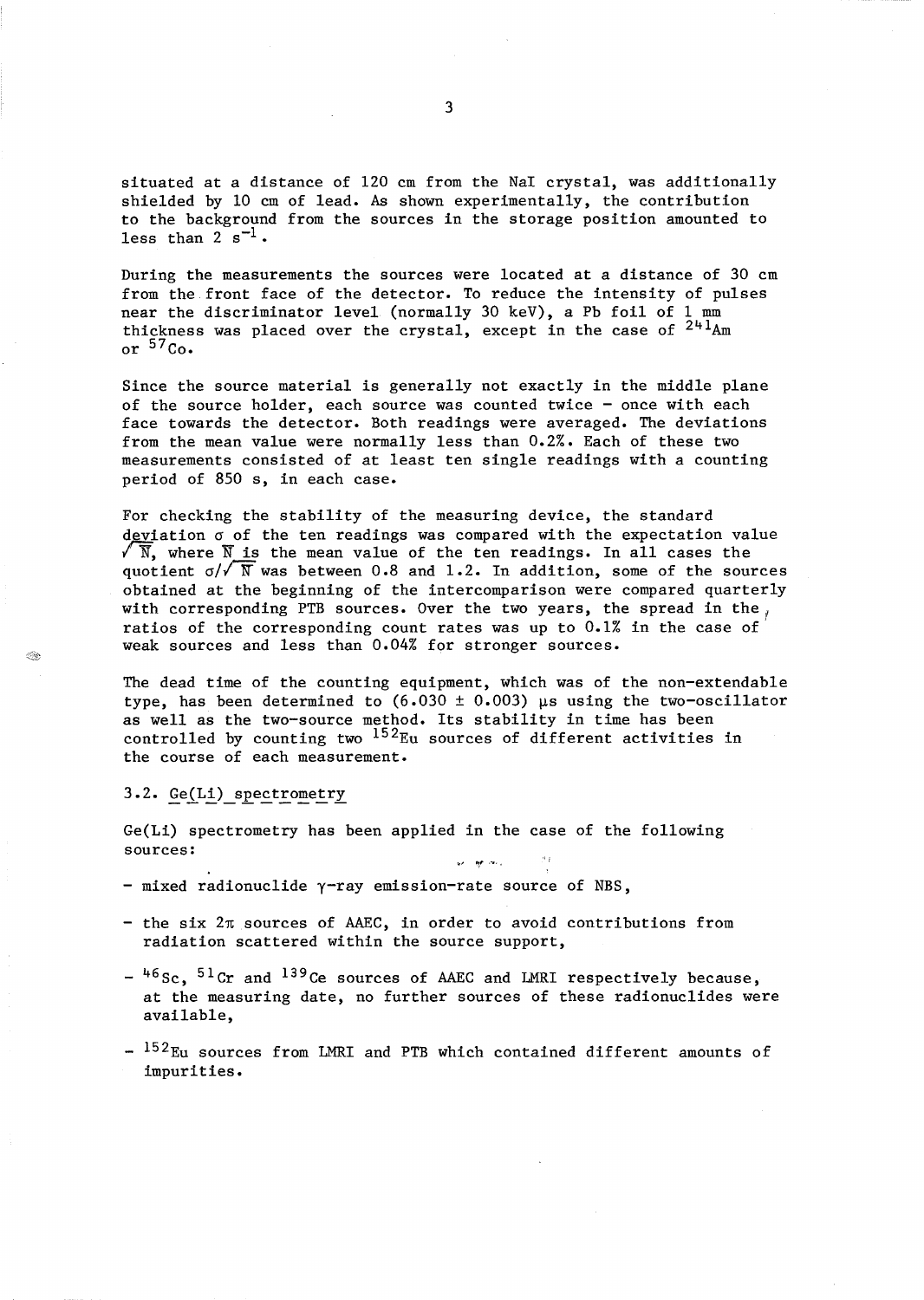The Ge(Li) crystal used had a volume of  $40 \text{ cm}^3$ . The resolution amounted to 2.9 keV at 1.33 MeV. The sources were located at a distance of 16.5 cm from the front face of the crystal. As in the case of scintillation counting, the sources were measured twice, with each face towards the detector. Normally five spectra were taken for each measurement. Peak areas were obtained both by fitting analytical functions and by summing up the counts in a well-defined region around the peak and subtracting the background obtained by extrapolation of the spectrum from above and below the peak. The total count rates were less than 1 000 s<sup>-1</sup>. The pulse-generator method was applied for dead-time and pile-up corrections. The stability of the complete spectrometer set-up was ensured by regularly checking for efficiency constancy by a  $152<sub>Eu</sub> source.$ 

4. Results

I.

### 4.1. Scintillation counting

The results obtained from scintillation counting are reproduced in Table 4 and graphically represented at the end of the report. They are expressed for each source by the ratio  $Q = N/A$ , where

- $N =$  count rate recorded by the scintillation counter,
- $A = activity$  quoted in the certificate,

both calculated for the same reference date. The common reference date and the half-life value used for the decay correction are indicated in the heading for each radionuclide. The uncertainty of the Q values by counting statistics, dead-time and decay corrections is less than 0.1%.

For a comparison of the relative deviations in column 5, the ratios  $\mathbb{Q}/\overline{\mathbb{Q}}$ are given, where  $\overline{Q}$  is the unweighted mean value for the radionuclide concerned.

Column 6 contains the corresponding results of the solutions measured within the scope of SIR, expressed by the equivalent activity  $A_{\rho}$ . As Q is inversely proportional, and  $A_{\rho}$  proportional, to the activity quoted by the participant,  $Q/\overline{Q}$  corresponds to  $\overline{A}_{e}/A_{e}$ . In the graphical representation the  $Q/\overline{Q}$  values are indicated by circles and  $\overline{A}_{\alpha}/A_{\alpha}$  by asterisks. It must be mentioned in this connection that the solutions measured in the framework of SIR are not in all cases identical with the solutions used to prepare the sources. Usually the sources are prepared from stronger solutions so that the deviations observed between the two comparisons may be caused partly by dilution errors.

# 4.2. Ge(Li) spectrometry

The results obtained by Ge(Li) spectrometry are reproduced in Tables 5 and 6. For the sources without a direct partner at the date of measurement  $({}^{46}Sc, {}^{51}Cr$  and  ${}^{139}Ce$  in Table 5), the activities A have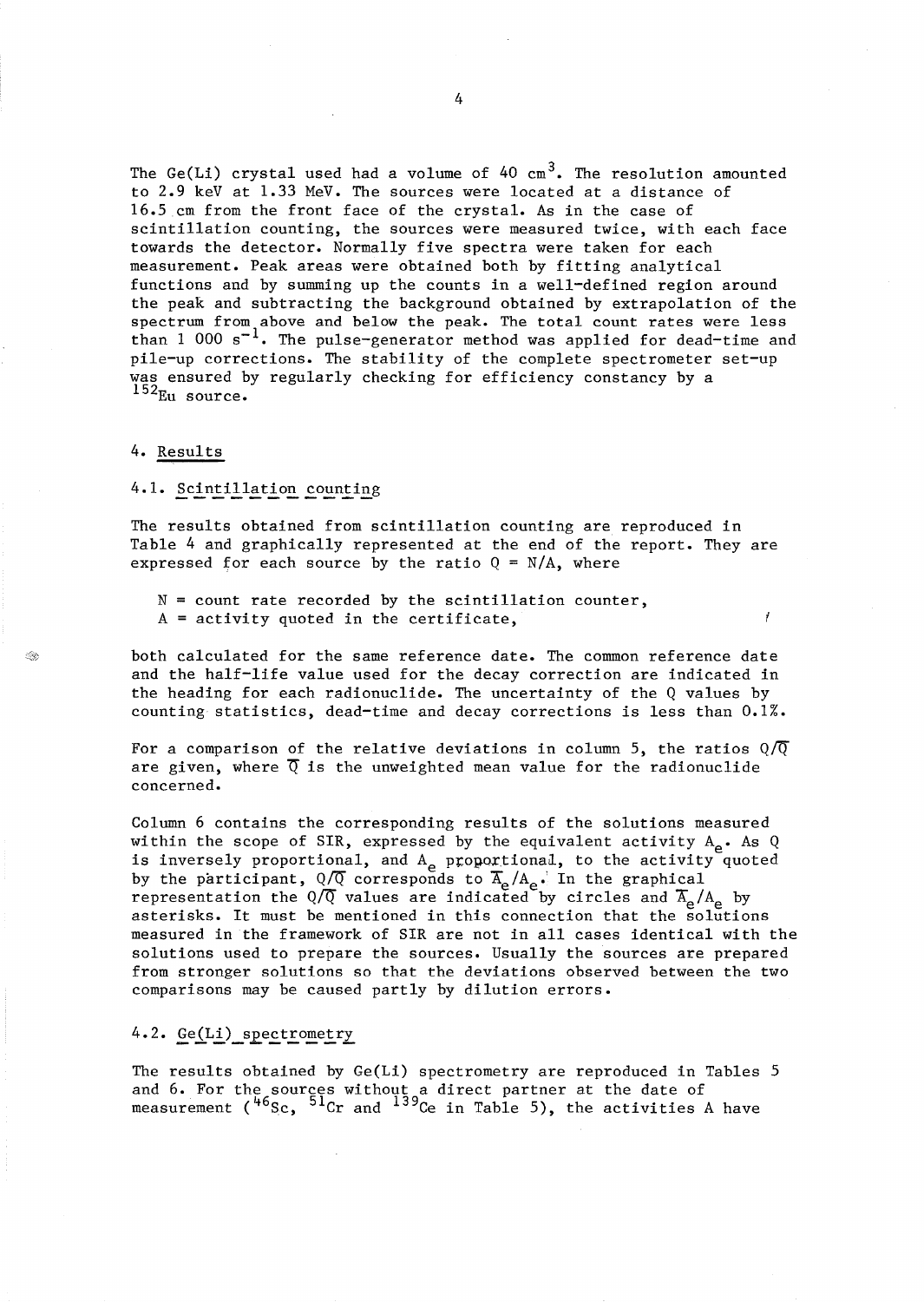been determined by PTB according to the relation

$$
A = \frac{N}{\epsilon P} ,
$$

where

N = count rate within the full-energy peak, corrected for losses by dead time, pile-up and summation,

 $\epsilon$  = full-energy-peak efficiency,

 $P = \gamma$ -ray-emission probability.

The results reproduced in column 7 of Table 5 are compared with the activities quoted in the certificates. The ratios are represented in the last column. The uncertainties given in brackets include only the uncertainty of the PTB value, but not the uncertainty quoted by the laboratory in its certificate. In the case of  $^{152}$ Eu, the efficiency at 1 408 keV had been determined by the measurement of a PTB source at the same time. The uncertainty of the activity of both sources is not included in the final result.

For the mixed radionuclide  $\gamma$ -ray emission-rate source (Table 6), the emission rates B stated in the certificates were compared with the corresponding emission rates measured by PTB according to the relatioh  $B = N/\epsilon$ . The ratios are reproduced in the last column.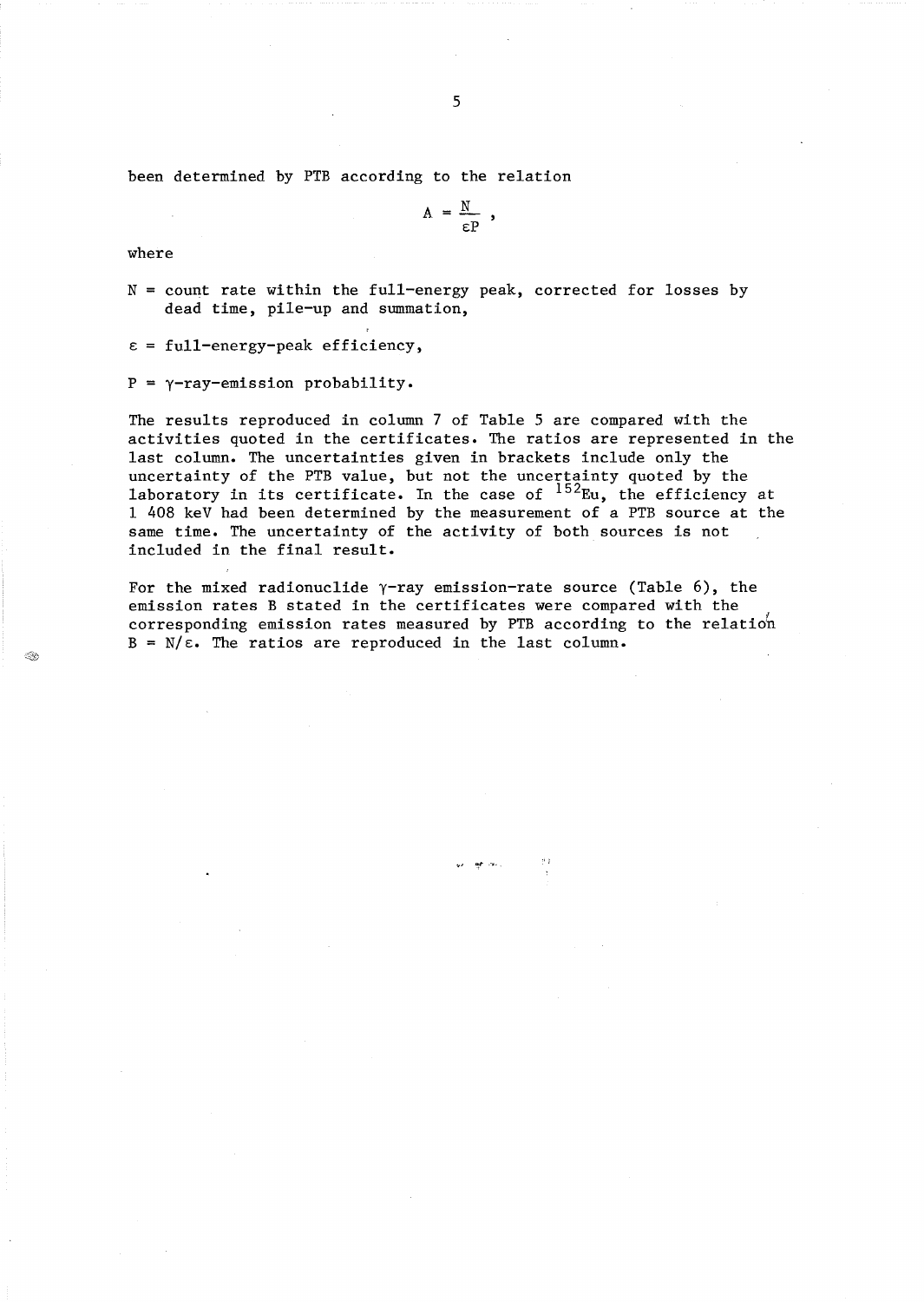# Table 1

 $\overline{6}$ 

# List of the participants

| 1. AAEC | Australian Atomic Energy Commission, Lucas Heights, Australia                       |
|---------|-------------------------------------------------------------------------------------|
| 2. AECL | Atomic Energy of Canada Limited, Chalk River, Canada                                |
| 3. LMRI | Laboratoire de Métrologie des Rayonnements Ionisants, Saclay,<br>France             |
| 4. NBS  | National Bureau of Standards, Washington, D.C., USA                                 |
| 5. NPL  | National Physical Laboratory, Teddington, United Kingdom                            |
| 6. OMH  | Országos Mérésügyi Hivatal, Budapest, Hungary                                       |
| 7. PTB  | Physikalisch-Technische Bundesanstalt, Braunschweig,<br>Federal Republic of Germany |
|         | 8. UVVVR Ústav pro výzkum, výrobu a využití radioisotopů, Prague,<br>CSSR           |

 $\frac{2\pi}{3}$ 

op als ų,

 $\mathcal{L}$ 

÷.

 $\sim$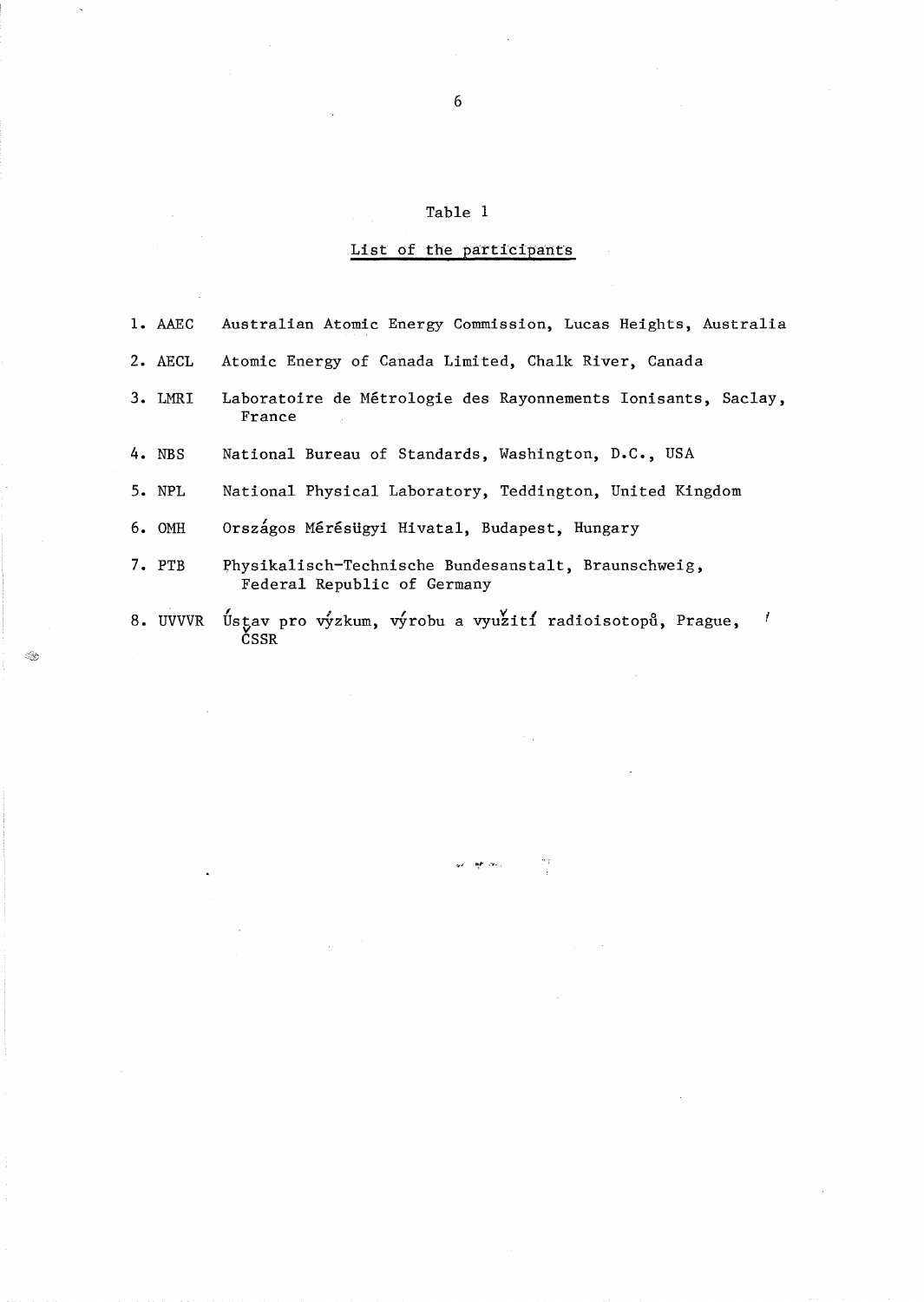| rapi. |  |
|-------|--|
|-------|--|

# Radionuclides and number of sources included in the comparison

 $\mathcal{L}$ 

 $\bar{\beta}$ 

x: single-radionuclide source<br>o: mixed-radionuclide gamma-ray emission-rate source

|                             | AAEC                    | <b>AECL</b>             | LMRI        | NBS NPL                |                                                    | $_{\rm OMH}$ | ${\tt PTB}$             | <b>UVVVR</b>             |
|-----------------------------|-------------------------|-------------------------|-------------|------------------------|----------------------------------------------------|--------------|-------------------------|--------------------------|
| $^{22}\rm{Na}$              | xx                      |                         | $\mathbf x$ | $\mathbf x$            | $\mathbf x$                                        | $\mathbf x$  | $\mathbf{X} \mathbf{X}$ | $\mathbf{x}\mathbf{x}$   |
| $^{46}\mathrm{Sc}$          | $\mathbf{X} \mathbf{X}$ |                         |             |                        |                                                    |              |                         |                          |
| $\rm ^{51}Cr$               | $\mathbf{X} \mathbf{X}$ |                         | $\mathbf x$ |                        |                                                    |              |                         |                          |
| $^{54}$ Mn                  | $\mathbf{X} \mathbf{X}$ |                         | $\mathbf x$ | $\mathbf x$            | $\mathbf x$                                        | $\mathbf x$  | $\mathbf{X} \mathbf{X}$ | $\mathbf{X}\mathbf{X}$   |
| 57 <sub>Co</sub>            | $\mathbf{X}$            |                         | $\mathbf x$ | $\circ$                |                                                    | $\mathbf x$  | $\mathbf{X} \mathbf{X}$ | $\mathbf{X}\mathbf{X}$   |
| $^{60}\mathrm{Co}$          |                         |                         | $\mathbf x$ | xo                     | $\mathbf x$                                        | $\mathbf x$  | $\mathbf{X} \mathbf{X}$ | $\mathbf{x}\,\mathbf{x}$ |
| $\mathfrak{^{6}5}_{\rm Zn}$ | xx                      |                         | $\mathbf x$ |                        |                                                    |              | $\mathbf{X}\mathbf{X}$  |                          |
| $^{85}\! {\rm Sr}$          |                         |                         |             | xo                     |                                                    |              | $\mathbf{X}\mathbf{X}$  |                          |
| $88\Upsilon$                | $\mathbf{X} \mathbf{X}$ |                         | $\mathbf x$ | ${\bf x}{\bf o}$       | $\mathbf x$                                        |              | $\mathbf{X}\mathbf{X}$  | $\mathbf{X} \mathbf{X}$  |
| $^{113}\!$ Sn               |                         |                         |             | $\circ$                |                                                    |              |                         |                          |
| $133_{Ba}$                  | $\mathbf x$             |                         | $\mathbf x$ |                        |                                                    | $\mathbf x$  | $\mathbf{X} \mathbf{X}$ |                          |
| $134$ <sub>Cs</sub>         |                         | $\mathbf{X} \mathbf{X}$ |             |                        |                                                    |              | $\mathbf{X} \mathbf{X}$ |                          |
| 137 <sub>Cs</sub>           | $\mathbf{X} \mathbf{X}$ | $\mathbf{X} \mathbf{X}$ |             |                        | $XQ = \frac{1}{2} \sigma^2$ and $X = 2$ is the set | $\mathbf x$  | $\mathbf{X} \mathbf{X}$ | $\mathbf{x} \mathbf{x}$  |
| $139$ Ce                    |                         |                         | $\mathbf x$ | $\mathbf{x}\mathbf{o}$ |                                                    |              | $\mathbf{X}\mathbf{X}$  |                          |
| $152_{\text{Eu}}$           |                         |                         | $\mathbf x$ |                        |                                                    |              | $\mathbf x$             |                          |
| $\rm ^{203}Hg$              |                         |                         |             | <b>xo</b>              |                                                    |              | $\mathbf{X}\mathbf{X}$  |                          |
| $^{241}\mathrm{Am}$         | $\mathbf{X} \mathbf{X}$ |                         |             |                        |                                                    | $\mathbf x$  | $\mathbf{X} \mathbf{X}$ | $\mathbf{X} \mathbf{X}$  |

 $\mathbf{I}$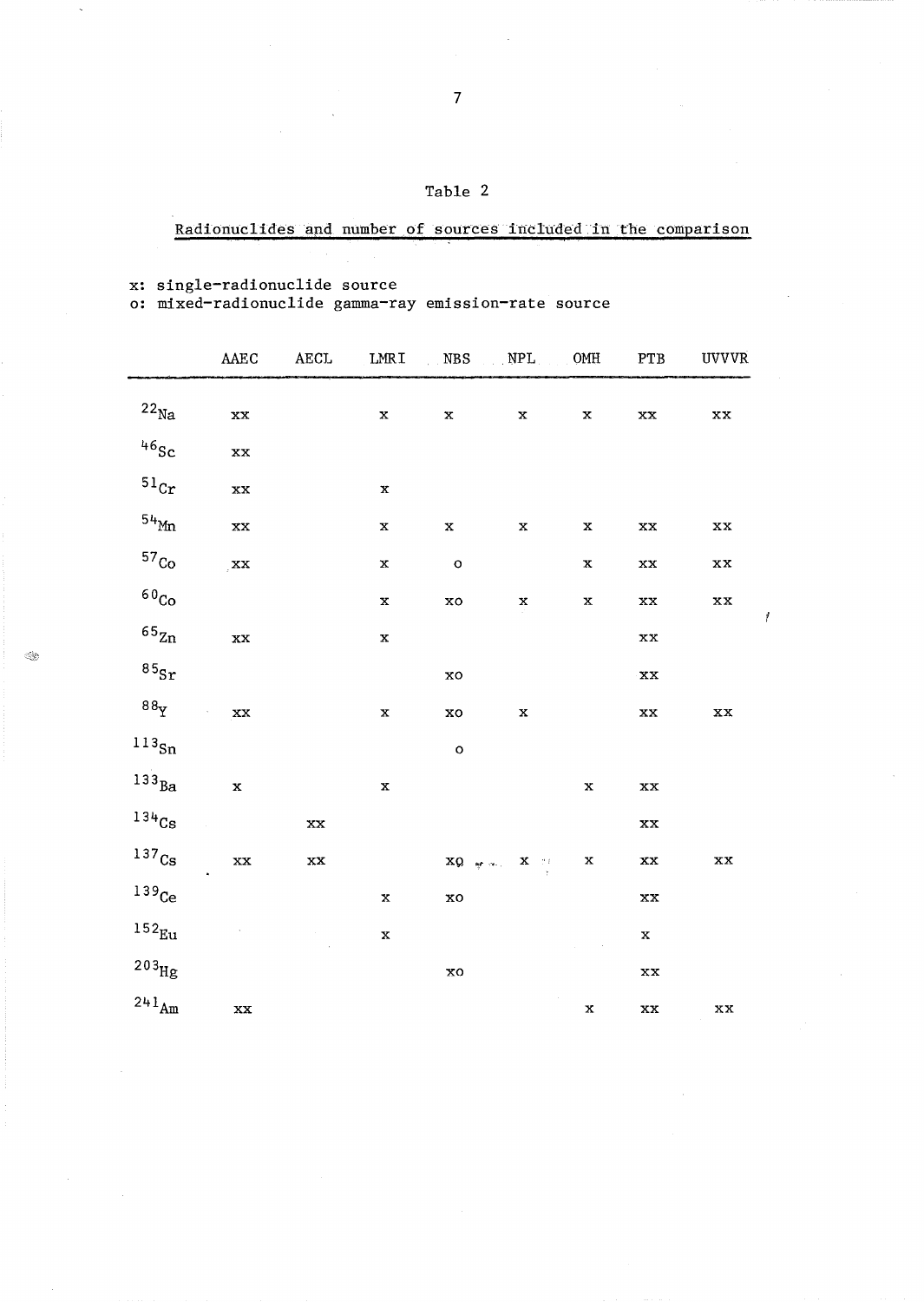| Radio-<br>nuclide  | Labora-<br>tory  | Source<br>number | Activity<br>kBq | Reference date              | <b>Total</b><br>uncertainty | Recomm.<br>half-life | $\gamma$ -impurities                                |
|--------------------|------------------|------------------|-----------------|-----------------------------|-----------------------------|----------------------|-----------------------------------------------------|
| $22_{\text{Na}}$   | AAEC 1           | 6572             | 67.340          | $78 - 10 - 01$<br>$0.00$ UT | 0.55%                       |                      |                                                     |
|                    | AAEC 2           | 6573             | 65.780          | 78-10-01 0.00 UT            | 0.55%                       |                      | < 0.1 %                                             |
|                    | LMRI             | 3557             | 119.2           | 78-04-10 12.00 UT           | 1.0%                        | 2.602 a              | $\le 0.1\%$                                         |
|                    | <b>NBS</b>       | $2 \frac{3}{76}$ | 272.5           | 76-03-17 10.30 EST          | 1.6 $%$                     | 2.609a               |                                                     |
|                    | <b>NPL</b>       | no.10            | 197.2           | 76-12-20 0.00 UT            | 2.1 %                       | 2.60 a               | < 0.03 %                                            |
|                    | 0MH              | $77 - 016$       | 499.5           | $77 - 06 - 01$              | 1.0%                        | 2.602a               | < 0.03 % for 0.1 <e <2.5="" mev="" td="" ∞<=""></e> |
|                    | PTB <sub>1</sub> | $18 - 72$        | 116.2           | 77-01-01 16.00 CET          | 1.5<br>%                    |                      |                                                     |
|                    | PTB <sub>2</sub> | $22 - 72$        | 166.2           | 77-01-01 16.00 CET          | 1.5 %                       | 2.602 a              | < 0.03 %                                            |
|                    | UVVVR 1          | EFF 12           | 357.5           | $77 - 04 - 07$              | 1.3 $%$                     | 2.60 a               | $\leq 0.1 %$                                        |
|                    | UVVVR 2          | EFF 13           | 323.1           | $77 - 04 - 07$              | 1.3%                        |                      |                                                     |
| $46$ Sc            | AAEC 1           | 6472             | 218.1           | $77 - 12 - 15$<br>$0.00$ UT | 0.44%                       |                      |                                                     |
|                    | AAEC 2           | 6473             | 213.6           | $77 - 12 - 15$<br>$0.00$ UT | 0.44%                       |                      |                                                     |
| $51$ <sub>Cr</sub> | AAEC 1           | 6550             | 1092.3          | $78 - 08 - 01$<br>$0.00$ UT |                             |                      |                                                     |
|                    | AAEC 2           | 6551             | 1031.9          | $78 - 08 - 01$<br>$0.00$ UT | 0.6 %                       |                      | < 0.1 %                                             |
|                    | LMRI             | 4536             | 676             | 78-04-10 12.00 UT           | 1,2%                        | 27.70 d              | < 0.1 %                                             |

Table 3: Data from the certificates of the participants

◈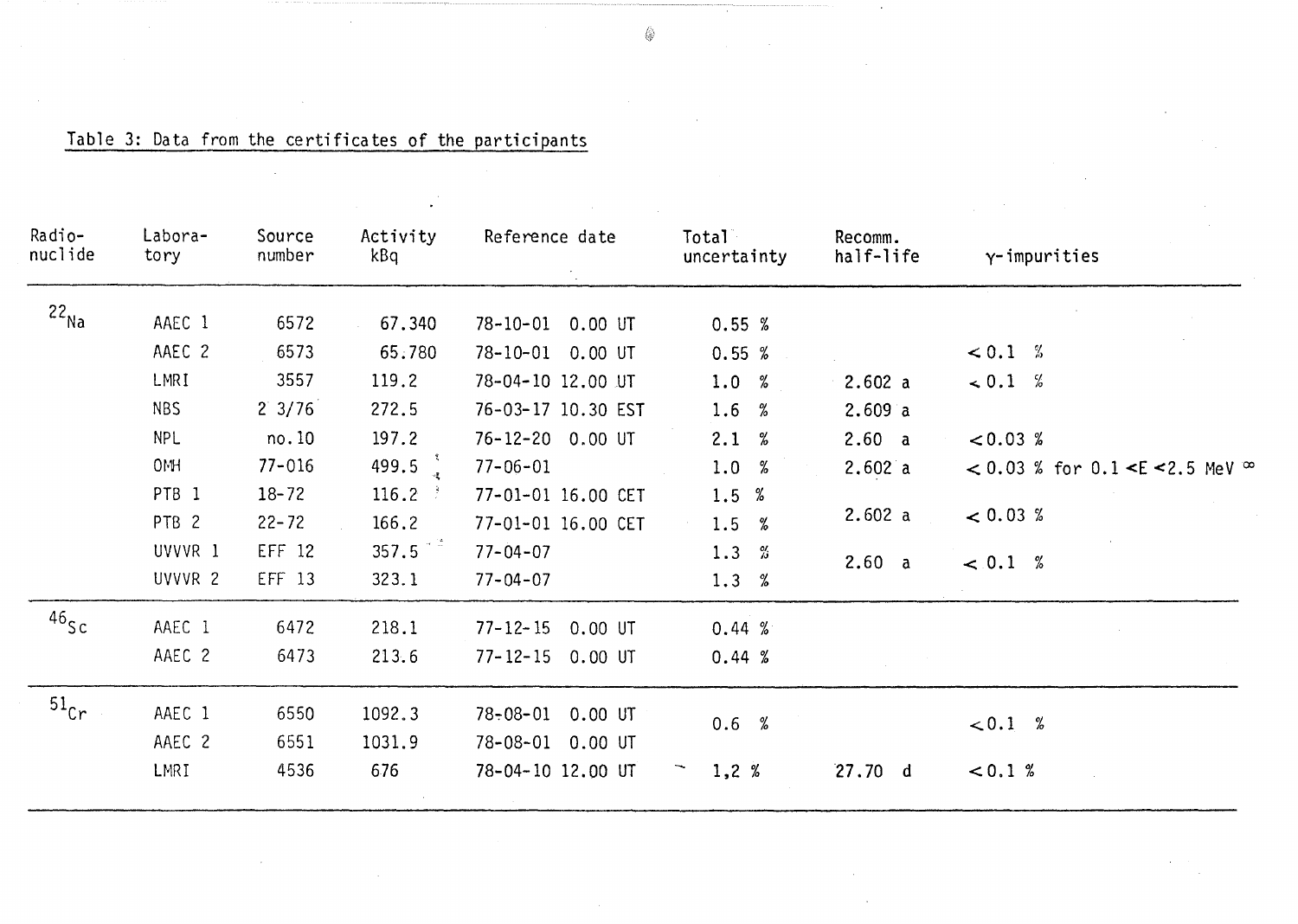| Radio-<br>nuclide | Labora-<br>tory  | Source<br>number | Activity<br>kBq.                 | Reference date              | Total<br>uncertainty | Recomm.<br>half-life | $\gamma$ -impurities                                       |
|-------------------|------------------|------------------|----------------------------------|-----------------------------|----------------------|----------------------|------------------------------------------------------------|
| 54 <sub>Mn</sub>  | AAEC 1           | 6343             | 121.19                           | $77 - 03 - 01$<br>$0.00$ UT | 0.64%                | 312.5 d              | < 0.2 %                                                    |
|                   | AAEC 2           | 6347             | 189.09                           | $77 - 03 - 01$<br>$0.00$ UT |                      |                      |                                                            |
|                   | LMRI             | 4151             | 33.3                             | 78-04-10 12.00 UT           | 0.8%                 | $-312.3d$            | $\lt 0.1 %$                                                |
|                   | <b>NBS</b>       | 9                | 402.8                            | 75-05-10 12.00 EST          | 2.2 %                | 312.2 d              |                                                            |
|                   | <b>NPL</b>       | no.15            | 190.2                            | 76-12-20 0.00 UT            | 1.2 %                | 312.5 d              | $^{65}$ Zn 0.06 %                                          |
|                   | <b>OMH</b>       | $77 - 031$       | 531.0                            | 77-03-15 12.00 UT           | 0.8 %                | 312.3 d              | <0.02 % for $0.1 < E < 2.5$ MeV                            |
|                   | PTB <sub>1</sub> | $272 - 76$       | 776.4                            | 76-01-01 16.00 CET          | 1.5 %                | 312.5 d              | $< 0.03$ %                                                 |
|                   | PTB <sub>2</sub> | $306 - 76$       | 182.0 $^{3}$                     |                             |                      |                      |                                                            |
|                   | UVVVR 1          | $359 - 11$       | 369.2                            | 77-01-22 12.00 CET          | 1.6%                 | 312.2                | < 0.1 %                                                    |
|                   | UVVVR 2          | $359 - 13$       | 408.7<br>$\sim$ $^{+2.0}_{-0.0}$ |                             |                      |                      |                                                            |
| 57 <sub>Co</sub>  | AAEC 1           | 6498             | 110.18                           |                             |                      |                      | $56$ Co: 0.09%; $58$ Co:0.010%                             |
|                   | AAEC 2           | 6499             | 113.76                           | 78-01-15 0.00 UT            | 1.1 %                |                      |                                                            |
|                   | LMRI             | 166              | 171.3                            | 78-04-10 12.00 UT           | %<br>$\mathbf{1}$    | 271.4 d              | $56$ Co: 0.06%; $58$ Co:0.11 %<br>$^{60}$ Co: 0.013 %      |
|                   | 0MH              | $77 - 045$       | 425.5                            | 77-06-01 12.00 UT           | 0.8 %                | 271.4 d              | $^{56}$ Co:0.015%; $^{58}$ Co:0.02 %<br>$^{60}$ Co:0.025 % |
|                   | PTB <sub>1</sub> | $228 - 75$       | 238.5                            | 75-05-01 16.00 CET          | 1.5 $%$              | 272<br>d             | $56$ Co:0.15%; $58$ Co: 0.02 %                             |
|                   | PTB <sub>2</sub> | $422 - 78$       | 357.9                            | 78-01-01 16.00 CET          | 1.5 $%$              | 272<br>$\mathbf{d}$  | $56$ Co:0.08%; $58$ Co:0.013 %                             |

 $\mathcal{L}$ 

 $\mathcal{C}_{\mathcal{A}^{\mathcal{A}}}$ 

 $\bullet$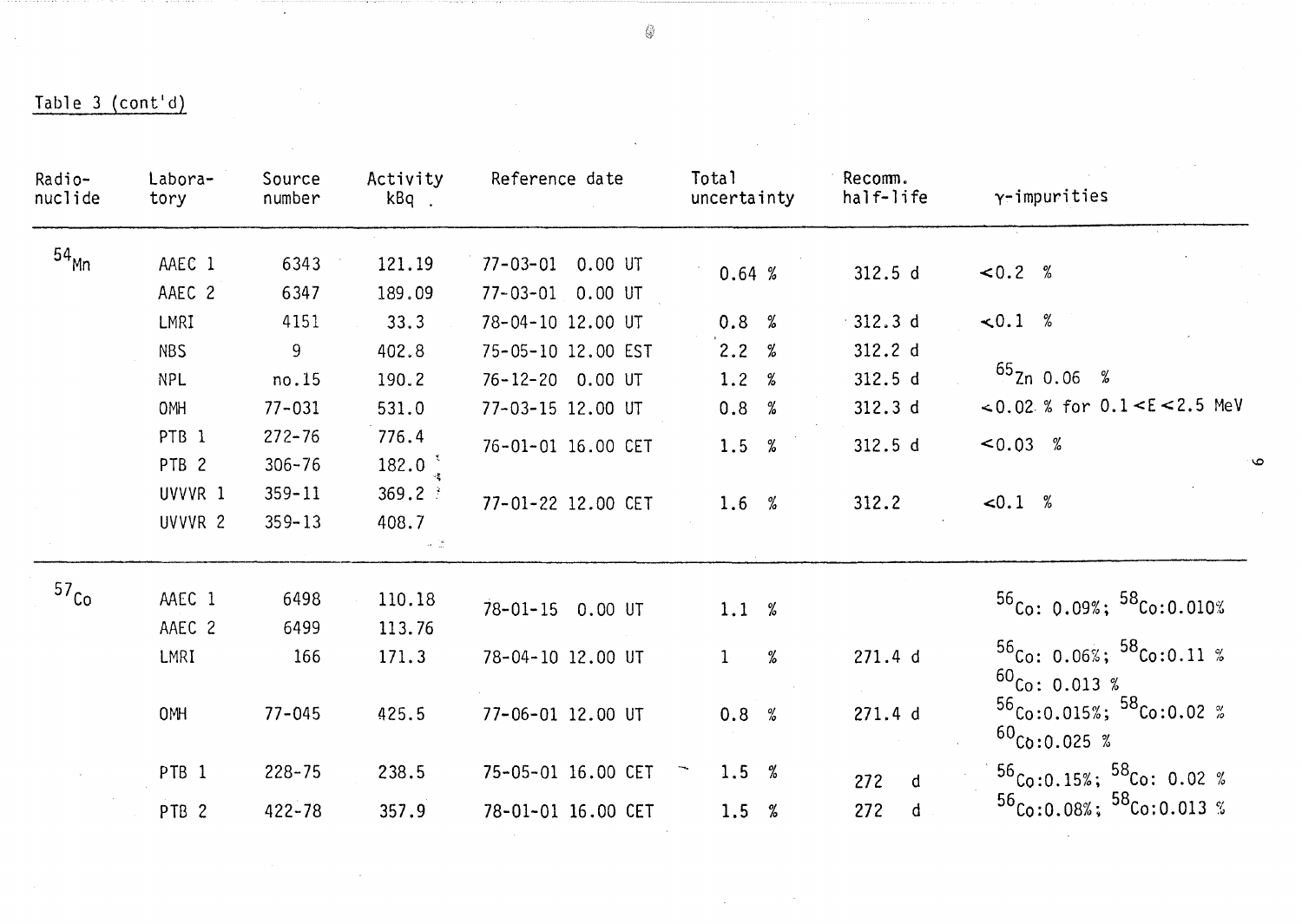$\mathcal{L}_{\mathcal{L}}$ 

 $\mathcal{A}$ 

| Radio-<br>nuclide | Labora-<br>tory  | Source<br>number | Activity<br>kBq.   | Reference date     | Total<br>uncertainty | Recomm.<br>half-life | $\gamma$ -impurities              |
|-------------------|------------------|------------------|--------------------|--------------------|----------------------|----------------------|-----------------------------------|
| 57 <sub>Co</sub>  |                  |                  |                    |                    |                      |                      |                                   |
| $\text{(cont'd)}$ | UVVVR 1          | $355 - 07$       | 407.3              | 77-01-20 12.00 CET | 1.5 %                | $270$ d              | $56C_0$ : < 0.1 %                 |
|                   | UVVVR 2          | $355 - 06$       | 395.5              |                    |                      |                      |                                   |
| 60 <sub>Co</sub>  | LMRI             | 417              | 17.620             | 78-10-13 12.00 UT  |                      | 1925.5 d             | $-0.01 %$                         |
|                   | <b>NBS</b>       | 4210-52          | 1081               | 69-04-15 12.00 EST | 1.13%                | 5.260 a              |                                   |
|                   | <b>NPL</b>       | no. 5            | 178.5              | 76-12-20 0.00 UT   | 1.1 %                | 5.26 a               | $< 0.05$ %                        |
|                   | <b>OMH</b>       | $77 - 061$       | 444.5              | 77-03-15 12.00 UT  | 0.8 %                | 5.272 a              | <0.04 % for $0.1 < E < 2.5$ MeV = |
|                   | PTB <sub>1</sub> | $250 - 75$       | $363.5 +$          | 75-01-01 16.00 CET |                      |                      |                                   |
|                   | PTB <sub>2</sub> | $79 - 70$        | 836.1              | 73-01-01 16.00 CET | 1.0. %               | 5.272a               | $< 0.02$ %                        |
|                   | UVVVR 1          | $363 - 13$       | 716.1 <sup>2</sup> |                    |                      |                      |                                   |
|                   | UVVVR 2          | $363 - 14$       | 787.6              | $77 - 02 - 23$     | $\%$<br>1            | 5.261a               | $\leq 0.01 \, %$                  |
| 65 <sub>Zn</sub>  | AAEC 1           | 6435             | 100.33             |                    |                      |                      |                                   |
|                   | AAEC 2           | 6436             | 159.07             | 77-10-03 0.00 UT   | 0.76%                |                      | $\le 0.22~%$                      |
|                   | LMRI             | 4350             | 198                | 78-04-10 12.00 UT  | 1.5 %                | 243.75 d             | $60_{Co}: 0.09 %$                 |
|                   | PTB <sub>1</sub> | $407 - 78$       | 189.81             |                    |                      |                      |                                   |
|                   | PTB <sub>2</sub> | $408 - 78$       | 194.36             | 78-01-01 16.00 CET | 1.5%                 | 243.97 d             | < 0.03 %                          |
| $85$ sr           | <b>NBS</b>       | <b>PSM6/2</b>    | 109.5              | 76-07-18 12.00 EST | 2.3%                 | 64.86 d              |                                   |
|                   | PTB <sub>1</sub> | $55 - 76$        | 41.17              | 77-01-01 0.00 UT   | 2.0%                 | 64.85 d              |                                   |
|                   | PTB <sub>2</sub> | $57 - 76$        | 67.48              | 77-01-01 0.00 UT   | 2.0%                 |                      |                                   |

◈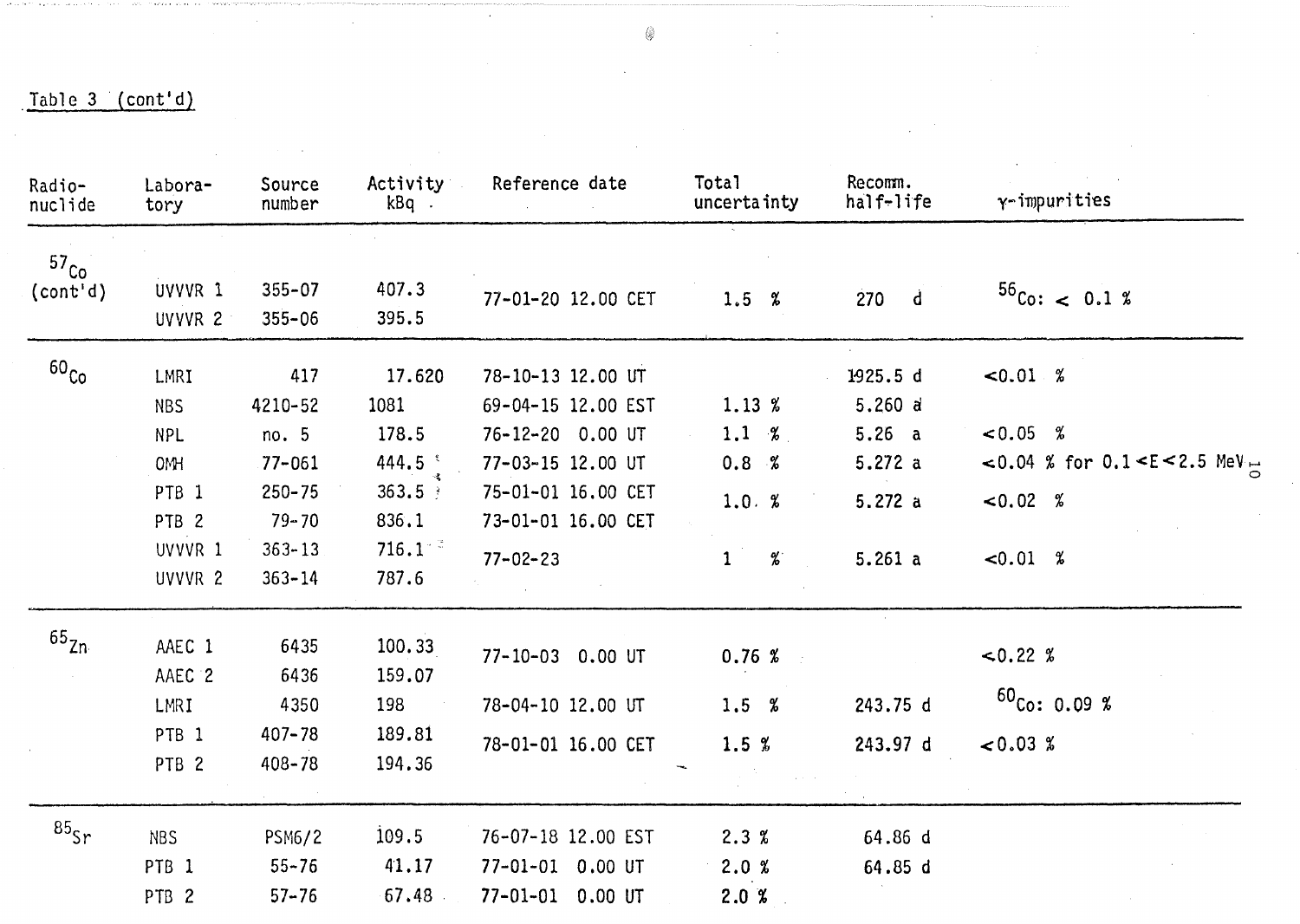| Radio-<br>nuclide | Labora-<br>tory  | Source<br>number       | Activity<br>kBq     | Reference date            | Total<br>uncertainty | Recomm.<br>half-life | $\gamma$ -impurities                    |
|-------------------|------------------|------------------------|---------------------|---------------------------|----------------------|----------------------|-----------------------------------------|
| 88 <sub>y</sub>   | AAEC 1           | 6419                   | 116.21              |                           |                      |                      |                                         |
|                   | AAEC 2           | 6420                   | 119.38              | 77-09-01 0.00 UT          | 0.9 %                |                      | $\le 0.2 %$                             |
|                   | LMRI             | 3544                   | 42.88               | 78-04-10 12.00 UT         | %<br>$\mathbf{1}$    | $106.6$ d            | < 0.1 %                                 |
|                   | <b>NBS</b>       | <b>PSM</b><br>$6 - A1$ | 128.33              | 76-07-18 12.00 EST        | 2.3%                 | 106.66d              |                                         |
|                   | <b>NPL</b>       | $G$ 58/77              | 349.1               | 77-06-01 0.00 UT          | 0.8 %                | 107<br>$\mathsf{d}$  | $< 0.04$ %                              |
|                   | PTB <sub>1</sub> | $299 - 77$             | 199.16              | 77-04-01 16.00 CET        | 1.0 %                | 106.64 d             | $\leq 0.03$ %                           |
|                   | PTB <sub>2</sub> | $309 - 77$             | 471.2               | 77-04-01 16.00 CET        | 1.0 %                | 106.64 d             | < 0.03 %                                |
|                   | UVVVR 1          | $365 - 11$             | 564.6               | $77 - 03 - 04$            | 1.2%                 | $106.6$ d            | < 0.1 %                                 |
|                   | UVVVR 2          | $365 - 12$             | 565.8<br>$\sim$ 15. |                           |                      |                      |                                         |
| $133_{Ba}$        | AAEC             | 6527                   | 118.26              | $78 - 07 - 01$<br>0.00 UT | 1.45 %               |                      |                                         |
|                   | LMRI             | 3597                   | 119                 | 78-04-10 12.00 UT         | 1.5%                 | 10.7 a               | < 0.1 %                                 |
|                   | 0MH              | $77 - 090$             | 438.8               | $77 - 06 - 01$            | 1.1 %                | 10.5 a               | $^{65}$ Zn:0.002%; $^{134}$ Cs:0.0007 % |
|                   | PTB <sub>1</sub> | $293 - 75$             | 354.3               | $75 - 01 - 01$            | 1.5 $%$              | 10.74 a              | < 0.1 %                                 |
|                   | PTB <sub>2</sub> | $357 - 77$             | 257.2               | $77 - 01 - 01$            | 1.5<br>$\frac{0}{0}$ | 10.74a               | < 0.05 %                                |

 $\bigotimes_{i=1}^{n}$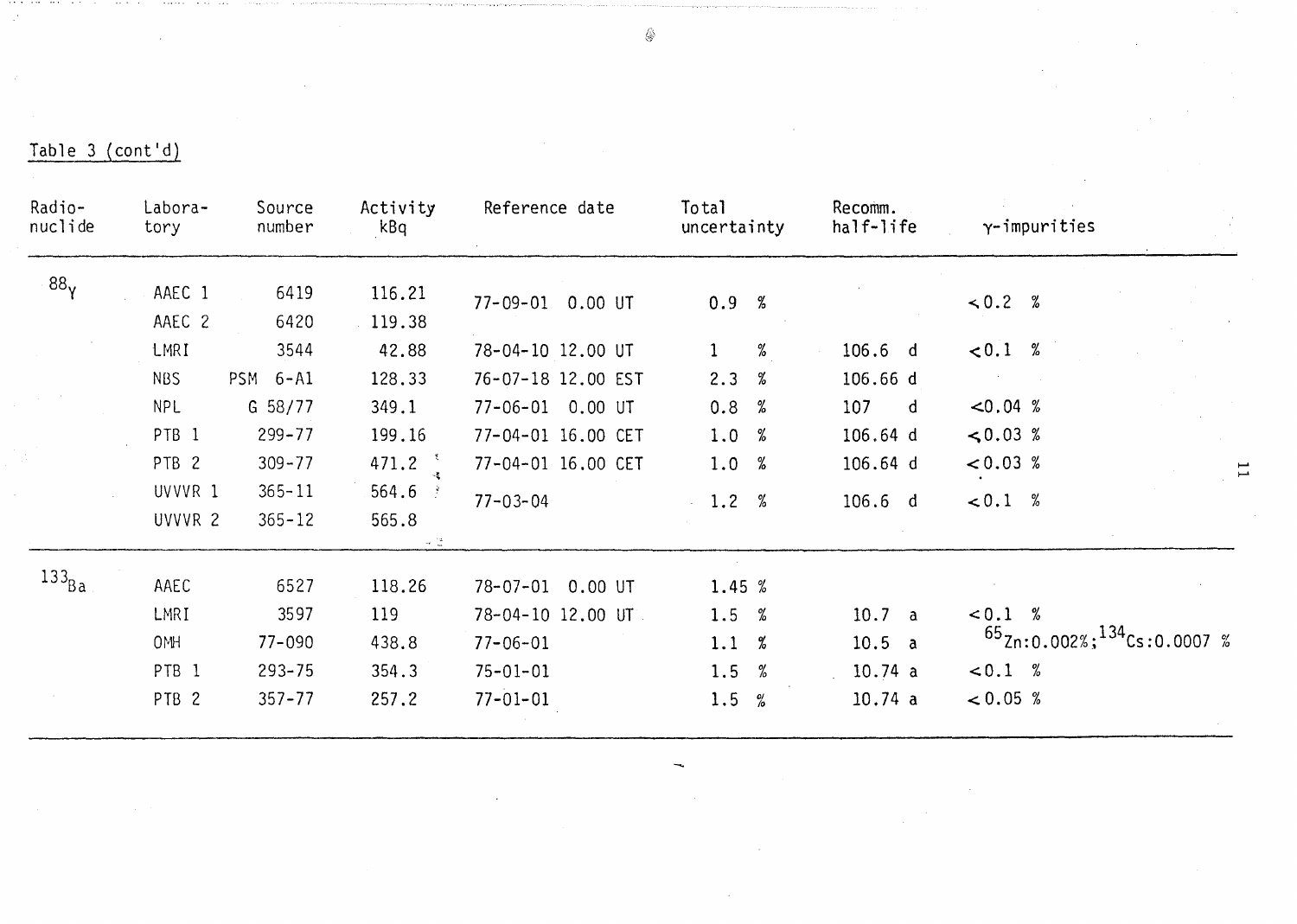| Radio-<br>nuclide   | Labora-<br>tory  | Source<br>number | Activity<br>kBq                    | Reference date.    | Total a<br>uncertainty                                                  | Recomm.<br>half-life            | $\gamma$ -impurities                    |
|---------------------|------------------|------------------|------------------------------------|--------------------|-------------------------------------------------------------------------|---------------------------------|-----------------------------------------|
| $134$ <sub>Cs</sub> | AECL 1           | 11               | 55.80                              | 77-03-18 17.00 UT  | 0.55%                                                                   |                                 | & 0.02 %                                |
|                     | AECL 2           | 13               | 37.42                              | 77-03-18 17.00 UT  | 0.55%                                                                   | 2.062 a                         | < 0.02 %                                |
|                     | PTB <sub>1</sub> | $285 - 74$       | 169.27                             | 74-01-01 16.00 CET | 1.0 %                                                                   |                                 | $< 0.03 \%$                             |
|                     | PTB <sub>2</sub> | $324 - 77$       | 168.54                             | 77-05-01 16.00 CET | 1.0%                                                                    | 2.062a                          | $< 0.03 \%$                             |
| 137 <sub>Cs</sub>   | AAEC 1           | 6381             | 110.8                              | $77 - 05 - 01$     | 2.2%                                                                    |                                 | $134$ Cs: 0.09 % other < 0.1%           |
|                     | AAEC 2           | 6382             | 194.1                              | $77 - 05 - 01$     | 2.2%                                                                    |                                 |                                         |
|                     | AECL 1           | 8                | 83.11                              | $77 - 08 - 16$     | 0.8 %                                                                   |                                 | $134$ Cs: 0.03 %                        |
|                     | AECL 2           | 14               | $171.7$ <sup><math>-2</math></sup> | $77 - 08 - 16$     | 0.8 %                                                                   | 30.0 a                          |                                         |
|                     | <b>NBS</b>       | 4207-167         | 369.6                              | $68 - 12 - 02$     | 1.34 %                                                                  | 29.83a                          |                                         |
|                     | NPL              | $G \quad 39/77$  | 434.9                              | $77 - 06 - 01$     | 3.8<br>%                                                                | 30 <sup>°</sup><br>$\mathbf{a}$ | $134$ Cs < 0.01 %                       |
|                     | <b>OMH</b>       | $77 - 105$       | 434.4                              | $77 - 06 - 01$     | 1.2<br>$% \mathcal{L}_{\mathrm{m}}\rightarrow \mathcal{L}_{\mathrm{m}}$ | 29.90 a                         | $^{60}$ Co: 0.003%; $^{134}$ Cs: 0.02%, |
|                     | PTB <sub>1</sub> | $333 - 73$       | 663.3                              | $74 - 01 - 01$     | $\overline{c}$<br>%                                                     | 30.0 a                          | $< 0.02$ %                              |
|                     | PTB <sub>2</sub> | $327 - 73$       | 148.1                              | $74 - 01 - 01$     | %<br>$\overline{c}$                                                     |                                 | & 0.02 %                                |
|                     | UVVVR 1          | $EFF-02$         | 364.6                              | $76 - 12 - 15$     | 1.5<br>%                                                                | 30.1 a                          | $< 0.3$ %                               |
|                     | UVVVR 2          | $EFF-11$         | 409.4                              | $76 - 12 - 15$     | 1.5 %                                                                   |                                 | < 0.3 %                                 |

 $\mathcal{L}_{\mathcal{A}}$ 

 $\Delta$ 

 $\sim$   $\sim$ 

 $\mathbb{Q}$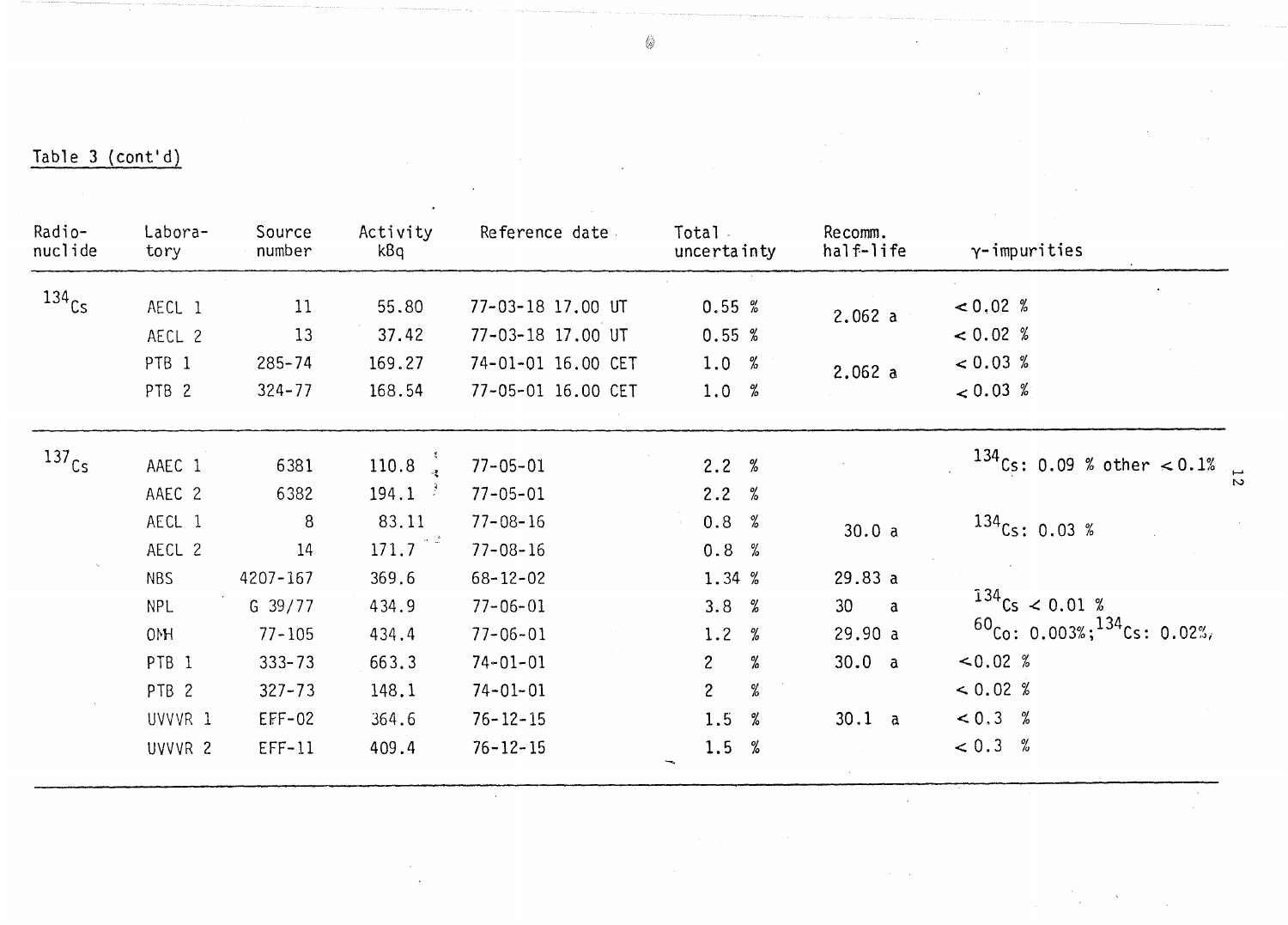| Radio-<br>nuclide   | Labora-<br>tory  | Source<br>number | Activity<br>kBq            | Reference date     | Total<br>uncertainty | Recomm.<br>half-life | $\gamma$ -impurities        |
|---------------------|------------------|------------------|----------------------------|--------------------|----------------------|----------------------|-----------------------------|
| $139$ Ce            | LMRI             | 4095             | 169.7                      | 78-04-10 12.00 UT  | %<br>$\mathbf{1}$    | 137.65 d             | $\le 0.1 %$                 |
|                     | <b>NBS</b>       | PS28-3           | 52.02                      | 76-03-14 19.00 EST | 1.25%                | 137.65 d             |                             |
|                     | PTB <sub>1</sub> | $23 - 76$        | 8.458                      | 77-01-01 16.00 CET | 1.5 %                | 137.65 d             | $< 0.03$ %                  |
|                     | PTB <sub>2</sub> | $24 - 76$        | 8.825                      | 77-01-01 16.00 CET | 1.5 %                |                      |                             |
| 152 <sub>Eu</sub>   | LMRI             | 2378             | 162.0                      | $78 - 04 - 10$     | 1.2%                 | 13.1 a               | $154$ <sub>Eu:</sub> 0.08 % |
|                     | PTB              | $285 - 73$       | 373.0                      | $78 - 01 - 01$     | 1.5 %                | 13.33a               | $154$ <sub>Eu:</sub> 0.34 % |
|                     |                  |                  | $\mathcal{P}_{\mathbf{q}}$ |                    |                      |                      |                             |
| $203$ Hg            | <b>NBS</b>       | PSM6 2           | 103.26                     | 76-07-18 12.00 EST | 1.2%                 | 46.61 d              |                             |
|                     | PTB <sub>1</sub> | $297 - 76$       | 470.5                      | 76-05-01 16.00 CET | 2.0<br>%             | 46.59 d              | $< 0.03$ %                  |
|                     | PTB <sub>2</sub> | $300 - 76$       | 271.9                      | 76-05-01 16.00 CET | 2.0%                 |                      |                             |
| $241$ <sub>Am</sub> | AAEC 1<br>AAEC 2 | 6358<br>6363     | 114.5<br>187.1             | $77 - 04 - 01$     | 0.4%                 |                      | $-0.1 %$                    |
|                     | <b>OMH</b>       | $77 - 135$       | 445.6                      | $77 - 03 - 15$     | 0.6 %                | 433<br>a             | $< 0.0005$ %                |
|                     | PTB <sub>1</sub> | $318 - 75$       | 688.1                      | $75 - 01 - 01$     | 1.0<br>%             | 432<br>a             | 0.01%                       |
|                     | PTB <sub>2</sub> | $340 - 75$       | 111.07                     | $75 - 01 - 01$     | 1.0<br>%             |                      |                             |
|                     | UVVVR 1          | $EFF-5$          | 377.4                      | $77 - 03 - 24$     | 0.9<br>%             | 433<br>a             | < 0.1 %                     |
|                     |                  | $EFF-6$          | 436.0                      | $77 - 03 - 24$     | 0.9<br>%             |                      |                             |

 $\sim$ 

 $\frac{11}{2}$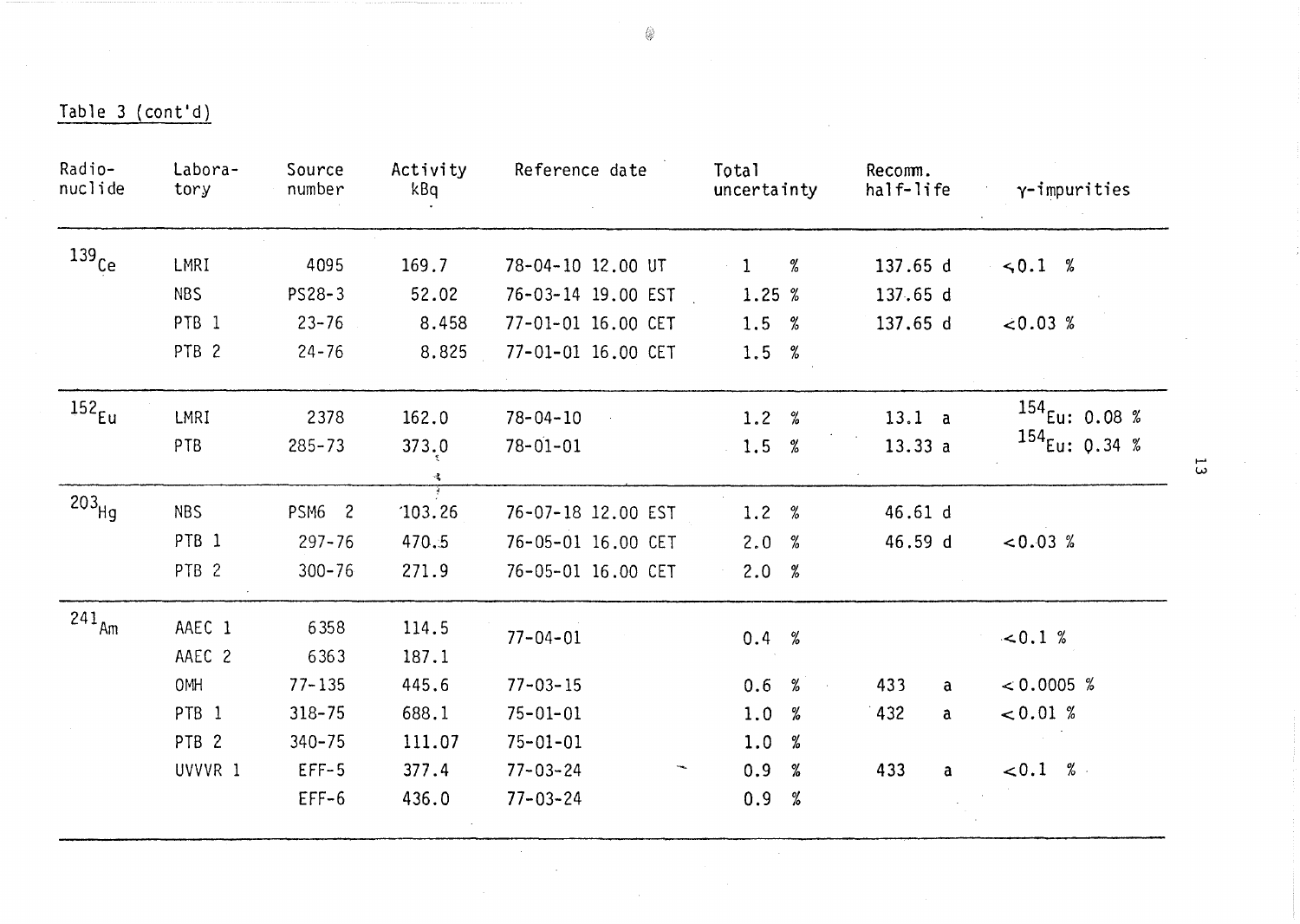| Labora-<br>tory          | Activity A<br>(kBq) | Pulse rate N<br>$(s^{-1})$                                                                                             | $Q = N/A$<br>$(s^{-1} k8q^{-1})$ | $Q/\overline{0}$ | SIR(BIPM)<br>$A_e/A_e$ |
|--------------------------|---------------------|------------------------------------------------------------------------------------------------------------------------|----------------------------------|------------------|------------------------|
| $22_{N_{\underline{a}}}$ |                     | Reference date: 77-01-01 0.00 UT; adopted half-life: 950.4 d<br>sandwiched between brass disks of $(0.301 + 0.002)$ mm |                                  |                  |                        |
| AAEC 1                   | 107.28              | 1821.7                                                                                                                 | 16.981                           | 0.984            |                        |
| AAEC 2                   | 104.79              | 1780.6                                                                                                                 | 16.992                           | 0.984            |                        |
| LMRI                     | 167.3               | 2907.8                                                                                                                 | 17.381                           | 1.007            |                        |
| <b>NBS</b>               | 220.7               | 3807.7                                                                                                                 | 17.253                           | 0.999            |                        |
| <b>NPL</b>               | 195.5               | 3369.5                                                                                                                 | 17.235                           | 0.998            | 1.000                  |
| OMH                      | 557.9               | 9586.2                                                                                                                 | 17.183                           | 0.995            | 0.999                  |
| PTB <sub>1</sub>         | 116.2               | 1996.6                                                                                                                 | 17.182                           | 0.995            |                        |
| PTB <sub>2</sub>         | 166.3               | 2859.2                                                                                                                 | 17.193                           | 0.996<br>ł       |                        |
| UVVVR 1                  | 383.6               | 6658.2                                                                                                                 | 17.357                           | 1.005            | 1.001                  |
| UVVVR <sub>2</sub>       | 346.6               | 6011.7                                                                                                                 | 17.345                           | 1.005            |                        |
| 54 <sub>Mn</sub>         |                     | Reference date: 77-01-01 0.00 UT; adopted half-life: 312.5 d                                                           |                                  |                  |                        |
| AAEC 1                   | 138.13              | $\ast)$                                                                                                                | 6.129                            | 0.999            | 0.998                  |
| AAEC 2                   | 215.53              | *)                                                                                                                     | 6.130                            | 0.999            |                        |
| LMRI                     | 93.3                | 575.2                                                                                                                  | 6.165                            | 1.005            |                        |
| NBS                      | 106.14              | 村<br>645'.1                                                                                                            | 6.078                            | 0.991            |                        |
| <b>NPL</b>               | 185.2               | 1141.6                                                                                                                 | 6.164                            | 1.005            | 1.001                  |
| 0MH                      | 625.0               | 3811.9                                                                                                                 | 6.099                            | 0.994            | 0.997                  |
| PTB <sub>1</sub>         | 345.2               | 2117.6                                                                                                                 | 6.134                            | 1.000            | 0.998                  |
| PTB <sub>2</sub>         | 80.93               | 496.3                                                                                                                  | 6.132                            | 1.000            |                        |
| UVVVR 1                  | 385.5               | 2382.4                                                                                                                 | 6.180                            | 1.008            | 1.007                  |
| UVVVR <sub>2</sub>       | 426.7               | 2626.0                                                                                                                 | 6.154                            | 1.003            |                        |

|  |  |  |  |  | Table 4: Results from $\text{\tt NaI}(\text{\tt Tl})$ -measurements |
|--|--|--|--|--|---------------------------------------------------------------------|
|--|--|--|--|--|---------------------------------------------------------------------|

Q.

 $14$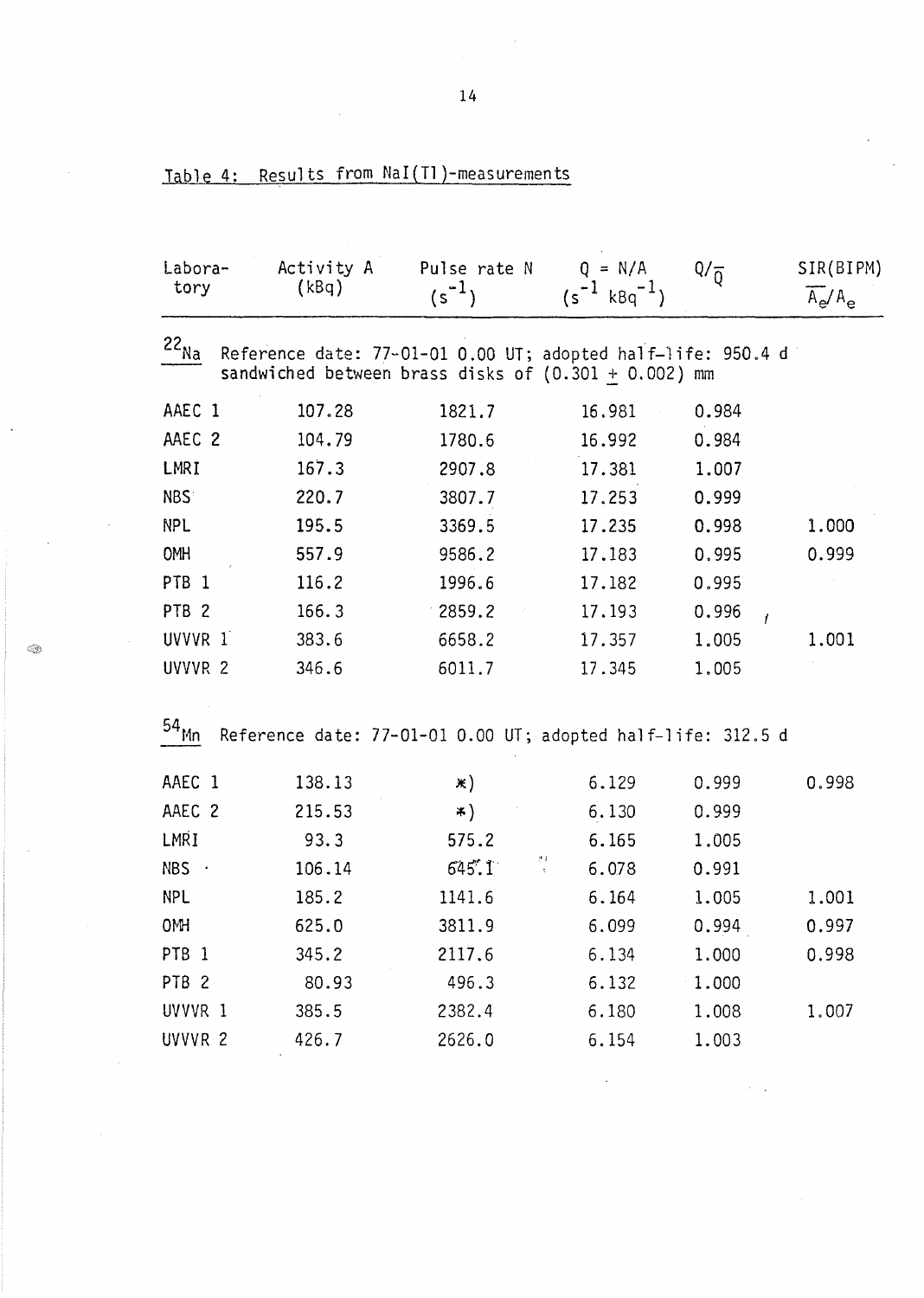Table 4 (cont'd)

| Labora-<br>tory                                                                | Activity A<br>(kBq)                                          | Pulse rate N<br>$(s^{-1})$                           | $Q = N/A$<br>$(s^{-1} k Bq^{-1})$ | $Q/\overline{Q}$ | SIR(BIPM)<br>$A_e/A_e$ |  |  |  |  |  |
|--------------------------------------------------------------------------------|--------------------------------------------------------------|------------------------------------------------------|-----------------------------------|------------------|------------------------|--|--|--|--|--|
| 57 <sub>Co</sub><br>Reference date: 77-01-01 0.00 UT; adopted half-life: 272 d |                                                              |                                                      |                                   |                  |                        |  |  |  |  |  |
| AAEC 1                                                                         | 289.44                                                       | 1981.5                                               | 6.846                             | 0.999            | 0.996                  |  |  |  |  |  |
| AAEC <sub>2</sub>                                                              | 298.84                                                       | 2045.3                                               | 6.844                             | 0.998            |                        |  |  |  |  |  |
| LMRI                                                                           | 559.5                                                        | 3835.9                                               | 6.856                             | 1.000            |                        |  |  |  |  |  |
| <b>OMH</b>                                                                     | 626.0                                                        | 4289.0                                               | 6.851                             | 0.999            | 0.995                  |  |  |  |  |  |
| PTB <sub>1</sub>                                                               | 50.35                                                        | 345.6                                                | 6.864                             | 1.001            |                        |  |  |  |  |  |
| PTB <sub>2</sub>                                                               | 908.7                                                        | 6235.3                                               | 6.862                             | 1.001            |                        |  |  |  |  |  |
| UVVVR 1                                                                        | 428.0                                                        | 2939.6                                               | 6.868                             | 1.002            | 1.009                  |  |  |  |  |  |
| UVVVR <sub>2</sub>                                                             | 415.6                                                        | 2848.8                                               | 6.855                             | 1.000            |                        |  |  |  |  |  |
| $60_{CQ}$                                                                      |                                                              | Reference date: 77-01-01; adopted half-life: 5.272 a |                                   |                  |                        |  |  |  |  |  |
| LMRI                                                                           | 22.27                                                        | 254.64                                               | 11.434                            | 0.998            | 1.000                  |  |  |  |  |  |
| <b>NBS</b>                                                                     | 392.1                                                        | 4484.8                                               | 11.438                            | 0.999            |                        |  |  |  |  |  |
| <b>NPL</b>                                                                     | 177.7                                                        | 2041.1                                               | 11.486                            | 1.003            | 0.999                  |  |  |  |  |  |
| <b>OMH</b>                                                                     | 456.4                                                        | 5219.2                                               | 11.436                            | 0.998            | 1.001                  |  |  |  |  |  |
| PTB <sub>1</sub>                                                               | 279.5                                                        | 3203.4                                               | 11.461                            | 1.001            | 0.999                  |  |  |  |  |  |
| PTB <sub>2</sub>                                                               | 494.2                                                        | 5665.8                                               | 11.465                            | 1.001            |                        |  |  |  |  |  |
| UVVVR 1                                                                        | 730.0                                                        | 8378.0                                               | 11.477                            | 1.002            | 1.000                  |  |  |  |  |  |
| UVVVR <sub>2</sub>                                                             | 802.9                                                        | 9208.2                                               | 11.469                            | 1.001            |                        |  |  |  |  |  |
| $\frac{85}{5}$                                                                 | Reference date: 77-01-01 0.00 UT; adopted half-life: 64.85 d |                                                      |                                   |                  |                        |  |  |  |  |  |
| <b>NBS</b>                                                                     | 18.52                                                        | 542.7                                                | 29.303                            | 1.000            | 0.999                  |  |  |  |  |  |
| PTB <sub>1</sub>                                                               | 41.17                                                        | 1205.9                                               | 29.291                            | 1.000            | 1.001                  |  |  |  |  |  |
| PTB <sub>2</sub>                                                               | 67.48                                                        | 1977.8                                               | 29.309                            | 1.000            |                        |  |  |  |  |  |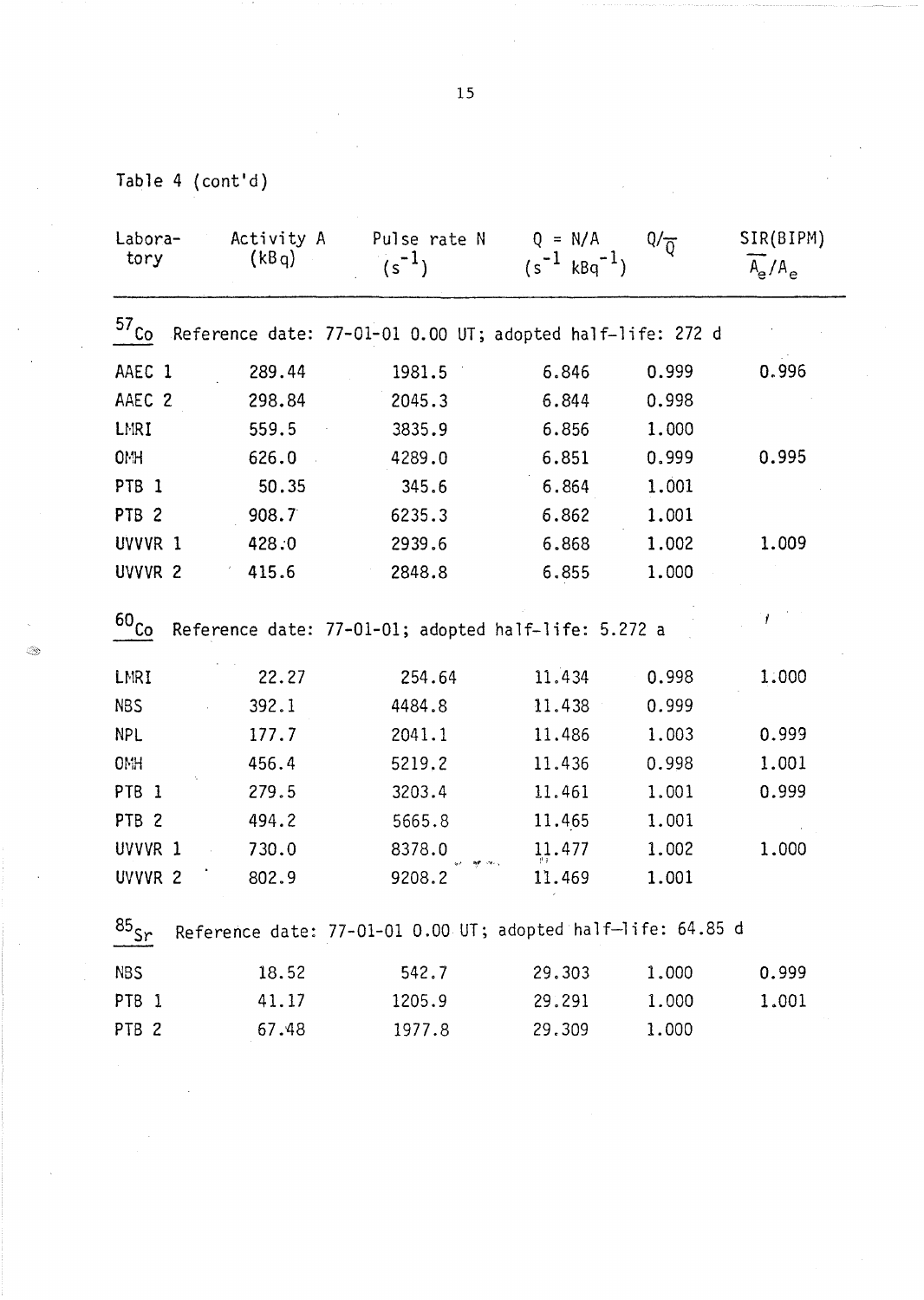| Table 4 $(cont'd)$ |  |
|--------------------|--|
|--------------------|--|

| Activity A<br>Labora-<br>(kBq)<br>tory                                           |        | Pulse rate N<br>$(s^{-1})$                           | $Q = N/A$<br>$(s^{-1} kBq^{-1})$ | $Q/\overline{Q}$ | SIR (BIPM)<br>$A_{\rm e}/A_{\rm e}$ |  |  |  |  |
|----------------------------------------------------------------------------------|--------|------------------------------------------------------|----------------------------------|------------------|-------------------------------------|--|--|--|--|
| 88 <sub>γ</sub><br>Reference date: 77-01-01 0.00 UT; adopted half-life: 106.64 d |        |                                                      |                                  |                  |                                     |  |  |  |  |
| AAEC 1                                                                           | 563.9  | 6279.2                                               | 11.135                           | 0.991            | 0.996                               |  |  |  |  |
| AAEC 2                                                                           | 579.3  | 6454.9                                               | 11.143                           | 0.992            |                                     |  |  |  |  |
| LMRI                                                                             | 878.0  | 9923.6                                               | 11.303                           | 1.006            |                                     |  |  |  |  |
| <b>NBS</b>                                                                       | 43.54  | 491.8                                                | 11.295                           | 1.005            |                                     |  |  |  |  |
| <b>NPL</b>                                                                       | 931.5  | 10429.0                                              | 11.196                           | 0.997            | 0.999                               |  |  |  |  |
| PTB <sub>1</sub>                                                                 | 358.9  | 4035.6                                               | 11.244                           | 1.001            | 1.005                               |  |  |  |  |
| PTB <sub>2</sub>                                                                 | 849.2  | 9536.3                                               | 11.230                           | 1.000            |                                     |  |  |  |  |
| UVVVR 1                                                                          | 847.3  | 9155.6                                               | 10.806                           | 0.962            | 0.965                               |  |  |  |  |
| UVVVR 2                                                                          | 849.1  | 9181.8                                               | 10.814                           | 0.963            | Ť                                   |  |  |  |  |
| $133_{B\underline{a}}$                                                           |        | Reference date: 77-01-01; adopted half-life: 10.74 a |                                  |                  |                                     |  |  |  |  |
| AAEC                                                                             | 130.24 | 744.7                                                | 5.718                            | 1.006            | 1.005                               |  |  |  |  |
| LMRI                                                                             | 129.19 | 730.6                                                | 5.655                            | 0.995            |                                     |  |  |  |  |
| <b>OMH</b>                                                                       | 450.7  | 2556.6                                               | 5.673                            | 0.999            | 0.991                               |  |  |  |  |
| PTB <sub>1</sub>                                                                 | 311.4  | 1766.7                                               | 5.673                            | 0.999            | 1.005                               |  |  |  |  |
| PTB <sub>2</sub>                                                                 | 257.2  | 1462.8                                               | 5.687                            | 1.001            |                                     |  |  |  |  |
| $134$ Cs<br>Reference date: 77-01-01 0.00 UT; adopted half-life: 753.1 d         |        |                                                      |                                  |                  |                                     |  |  |  |  |
| AECL 1                                                                           | 59.88  | 831.1                                                | 13.879                           | 1.001            |                                     |  |  |  |  |
| AECL 2                                                                           | 40.16  | 557.0                                                | 13.870                           | 1.000            |                                     |  |  |  |  |
| PTB <sub>1</sub>                                                                 | 61.76  | 856.2                                                | 13.863.                          | 1.000            |                                     |  |  |  |  |
| PTB <sub>2</sub>                                                                 | 188.33 | 2610.9                                               | 13.863                           | 1.000            |                                     |  |  |  |  |

 $\circledcirc$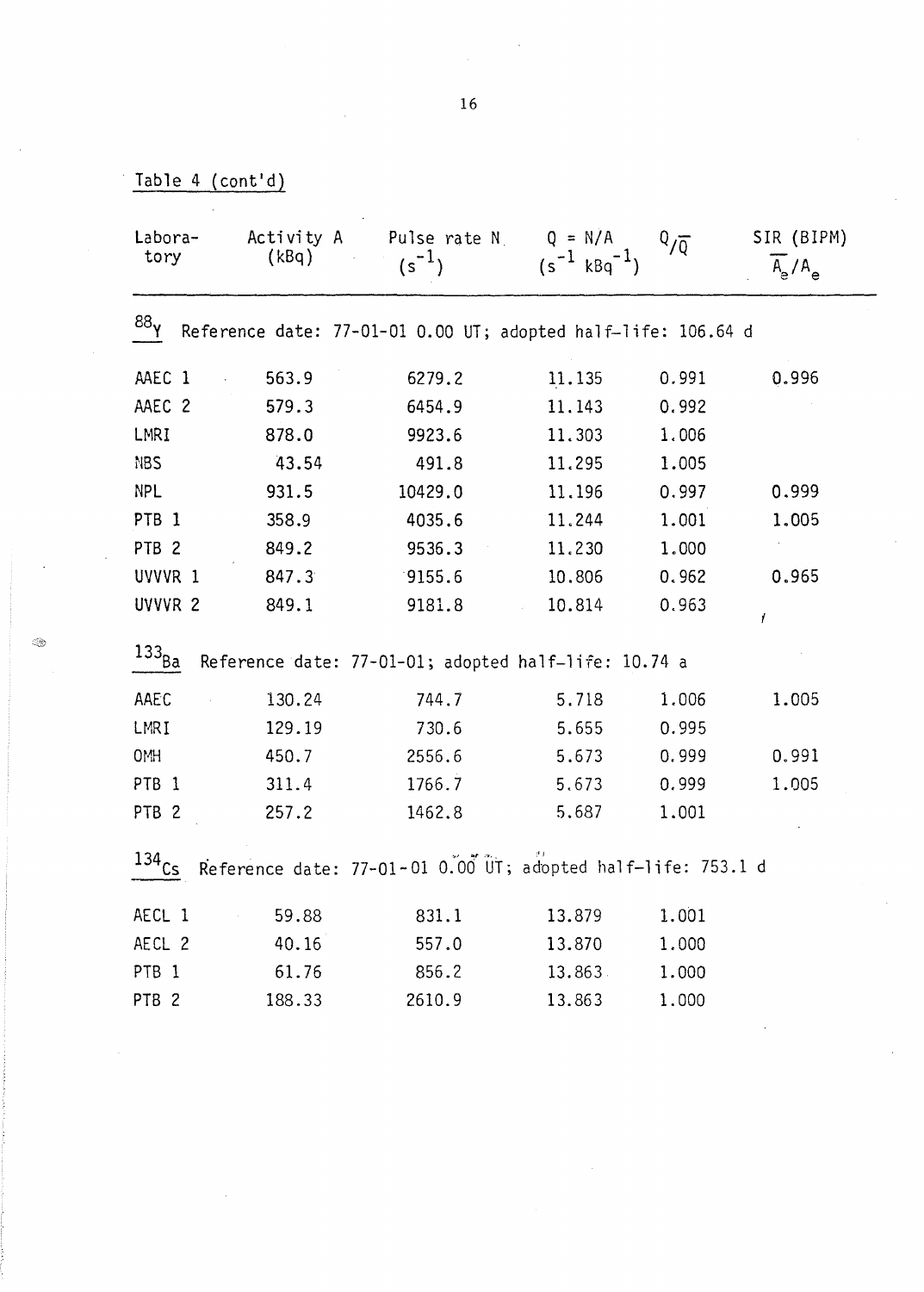| Labora-<br>tory                                                                    | Activity A<br>(kBq)                                          | Pulse rate N<br>$(s^{-1})$           | $Q = N/A$<br>$(s^{-1} kBq^{-1})$ | $Q/\overline{Q}$ | SIR (BIPM)<br>$A_e/A_e$ |  |  |
|------------------------------------------------------------------------------------|--------------------------------------------------------------|--------------------------------------|----------------------------------|------------------|-------------------------|--|--|
| $137$ $C_5$                                                                        | Reference date 77-01-01; adopted half-life: 30.0 a           |                                      |                                  |                  |                         |  |  |
| AAEC 1                                                                             | 111.6                                                        | $\mathbf{x})$                        | 5.353                            | 1.001            | 0.999                   |  |  |
| AAEC 2                                                                             | 195.6                                                        | $\rightarrow$                        | 5.342                            | 0.999            |                         |  |  |
| AECL 1                                                                             | 84.32                                                        | 449.9                                | 5.336                            | 0.998            | 0.994                   |  |  |
| AECL 2                                                                             | 174.19                                                       | 929.8                                | 5.338                            | 0.998            |                         |  |  |
| <b>NBS</b>                                                                         | 306.7                                                        | 1626.3                               | 5.303                            | 0.991            |                         |  |  |
| <b>NPL</b>                                                                         | 439.1                                                        | 2352.4                               | 5.357                            | $1.001$ .        | 1.005                   |  |  |
| <b>OMH</b>                                                                         | 438.6                                                        | 2347.9                               | 5.353                            | 1.001            | 1.001                   |  |  |
| PTB <sub>1</sub>                                                                   | 618.9                                                        | 3338.8                               | 5.395                            | 1.009            | 1.005                   |  |  |
| PTB <sub>2</sub>                                                                   | 138.16                                                       | 744.1                                | 5.386                            | 1.007            | $\prime$                |  |  |
| UVVVR 1                                                                            | 364.2                                                        | 1951.1                               | 5.357                            | 1.001            | 0.997                   |  |  |
| UVVVR <sub>2</sub>                                                                 | 409.0                                                        | 2191.2                               | 5.357                            | 1.001            |                         |  |  |
| $139$ $C_{\rm e}$<br>Reference date: 77-01-01 0.00 UT; adopted half-life: 137.65 d |                                                              |                                      |                                  |                  |                         |  |  |
| <b>NBS</b>                                                                         | 11.96                                                        | 61.52                                | 5.144                            | 1.001            |                         |  |  |
| PTB <sub>1</sub>                                                                   | 8.485                                                        | 43.53                                | 5.130                            | 0.998.           |                         |  |  |
| PTB <sub>2</sub>                                                                   | 8.853                                                        | 45.46                                | 5.135<br>$2\%$                   | 0.999            |                         |  |  |
| $203$ Hg                                                                           | Reference date: 77-01-01 0.00 UT; adopted half-life: 46.59 d |                                      |                                  |                  |                         |  |  |
| <b>NBS</b>                                                                         | 8.708                                                        | 93.73<br>$\mathcal{A}^{\mathcal{A}}$ | 10.764                           | 0.996            | 0.995                   |  |  |
| PTB <sub>1</sub>                                                                   | 12.424                                                       | 134.73                               | 10.844                           | 1.004            | 1.005                   |  |  |
| PTB <sub>2</sub>                                                                   | 7.180                                                        | 77.91                                | 10.851                           | 1.004            |                         |  |  |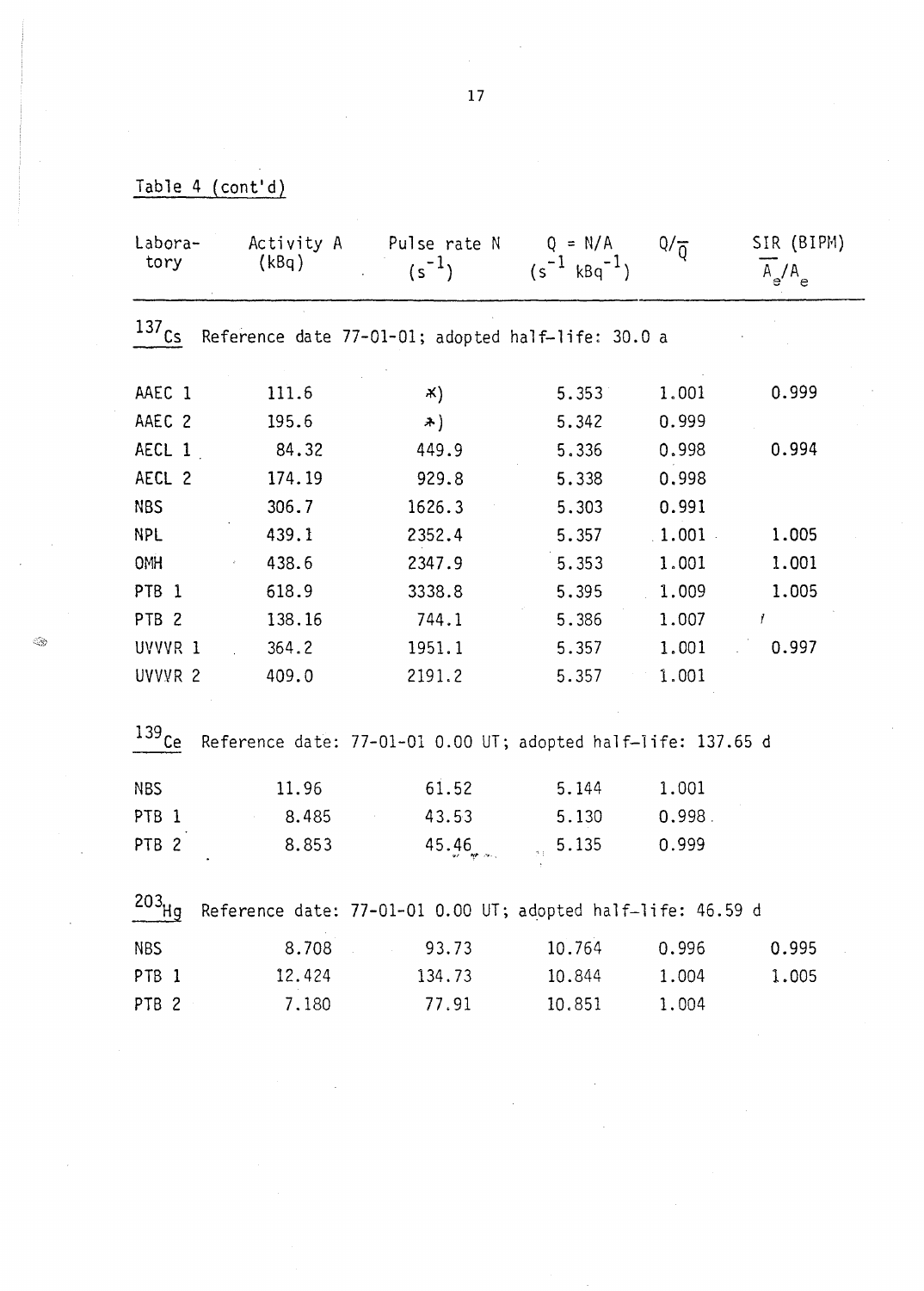| Labora-<br>tory    | Activity A<br>(kBq) | Pulse rate N                                                  | $Q = N/A$            | $\sqrt[0]{\overline{Q}}$ | SIR(BIPM) |
|--------------------|---------------------|---------------------------------------------------------------|----------------------|--------------------------|-----------|
|                    |                     | $(s^{-1})$                                                    | $(s^{-1} k Bq^{-1})$ |                          | $A_e/A_e$ |
| $241_{\text{Am}}$  |                     | Reference date: 77-01-01; adopted half-life: 432.0 a          |                      |                          |           |
| AAEC 1             | 114.55              | $\ast)$                                                       | 2.185                | 1.001                    | 1.004     |
| AAEC 2             | 187.17              | $\ast)$                                                       | 2.184                | 1.001                    |           |
| 0MH                | 445.7               | 972.2                                                         | 2.181                | 0.999                    | 0.992     |
| PTB <sub>1</sub>   | 685.9               | 1499.7                                                        | 2.186                | 1.001                    | 0.996     |
| PTB <sub>2</sub>   | 110.7               | 242.5                                                         | 2.190                | 1.003                    |           |
| UVVVR 1            | 377.5               | 823.5                                                         | 2.181                | 0.999                    | 1.008     |
| UVVVR <sub>2</sub> | 436.2               | 948.7                                                         | 2.175                | 0.996                    |           |
| $65_{Zn}$          |                     | Reference date: 78-01-01 0.00 UT; adopted half-life: 243.97 d |                      |                          |           |
| AAEC 1             | 77.69               | 242.7                                                         | 3.124                | 1.001                    | 1.001     |
| AAEC 2             | 123.18              | 385.5                                                         | 3.130                | 1.003                    |           |
| LMRI               | 262.69              | 818.2                                                         | 3.115                | 0.998                    |           |
| PTB <sub>1</sub>   | 190.15              | 592.8                                                         | 3.118                | 0.999                    | 0.999     |
| PTB <sub>2</sub>   | 194.71              | 607.3                                                         | 3.119                | 1.000                    |           |

 $\ast$ ) "2 $\pi$ -sources" with the radioactive source deposited on a 3 mm thick polyethylene disk. Because of the higher contribution of scattered radiation, these sources were compared by means of a Ge(Li) spectrometer with two "foil sources" of the same radionuclide.

w gras

Table 4 (cont'd)

Q,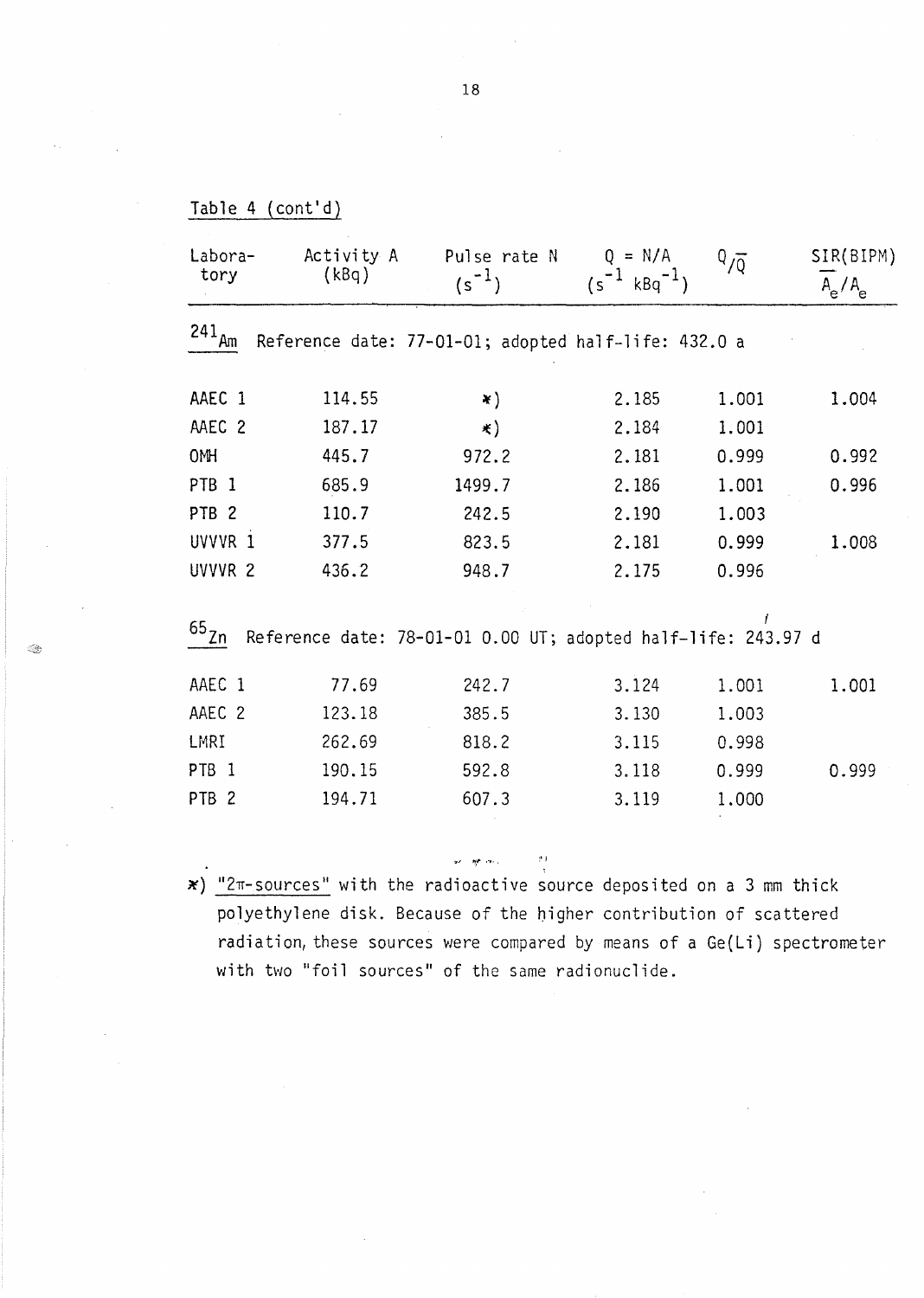# Table 5: Results from Ge(Li) measurements

 $\mathcal{L}_{\mathcal{L}}$ 

 $\sim$ 

 $\label{eq:2.1} \frac{1}{2} \sum_{i=1}^n \frac{1}{2} \sum_{j=1}^n \frac{1}{2} \sum_{j=1}^n \frac{1}{2} \sum_{j=1}^n \frac{1}{2} \sum_{j=1}^n \frac{1}{2} \sum_{j=1}^n \frac{1}{2} \sum_{j=1}^n \frac{1}{2} \sum_{j=1}^n \frac{1}{2} \sum_{j=1}^n \frac{1}{2} \sum_{j=1}^n \frac{1}{2} \sum_{j=1}^n \frac{1}{2} \sum_{j=1}^n \frac{1}{2} \sum_{j=1}^n \frac{$ 

| Radio-<br>nuclide  | Labora-<br>tory | a) Reference date<br>b) Date of measurement             | Half-life<br>used | E.<br>(key) | p.<br>$(\%)$     | Activity A<br>PTB<br>(kBq) | Activity A<br>Laboratory<br>(kBq) | A (Laboratory)<br>$A$ (PTB) |
|--------------------|-----------------|---------------------------------------------------------|-------------------|-------------|------------------|----------------------------|-----------------------------------|-----------------------------|
| $46$ Sc            | AAEC 1          | a.) 77-12-15 0.00 UT                                    | 83.80 d           | 889         | 100 <sub>1</sub> | $218.6 + 1.1$              | 218.1                             | 0.998(5)                    |
|                    | AAEC 2          | b.) $78-01-06$                                          |                   | 1120.5      | 100              | $214.3 + 1.1$              | 213.6                             | 0.997(5)                    |
| $51$ <sub>Cr</sub> | AAEC 1          | a.) 78-08-01 0.00 UT                                    | 27.705d           | 320         | 9.80             | $1104 + 9$                 | 1092.3                            | 0.989(8)                    |
|                    | AAEC 2          | b.) $78-09-12$                                          |                   | 320         | 9.80             | $1040 + 8$                 | 1031.9                            | 0.992(8)                    |
|                    | LMRI            | a.) $78-04-10$ 12.00 UT<br>$b.$ ) 78-08-02<br>$\sim$ 2. |                   | 320         | 9.80             | $677.1 + 3.4$              | 676                               | 0.998(5)                    |
| $139$ Ce           | LMRI            | a.) $78 - 04 - 10$ 12.00 UT<br>b.) $78 - 08 - 09$       | 137.65 d          | 166         | 80.0             | $168.8 + 0.7$              | 169.7                             | 1.005(4)                    |
| 152 <sub>Eu</sub>  | LMRI            | a.) $78 - 04 - 10$<br>b.) $78 - 07 - 28$                | 13.33 a 1408      |             | 20.85            | $161.3 + 0.5$              | 162.0                             | 1.004(3)                    |

 $\overline{\phantom{a}}$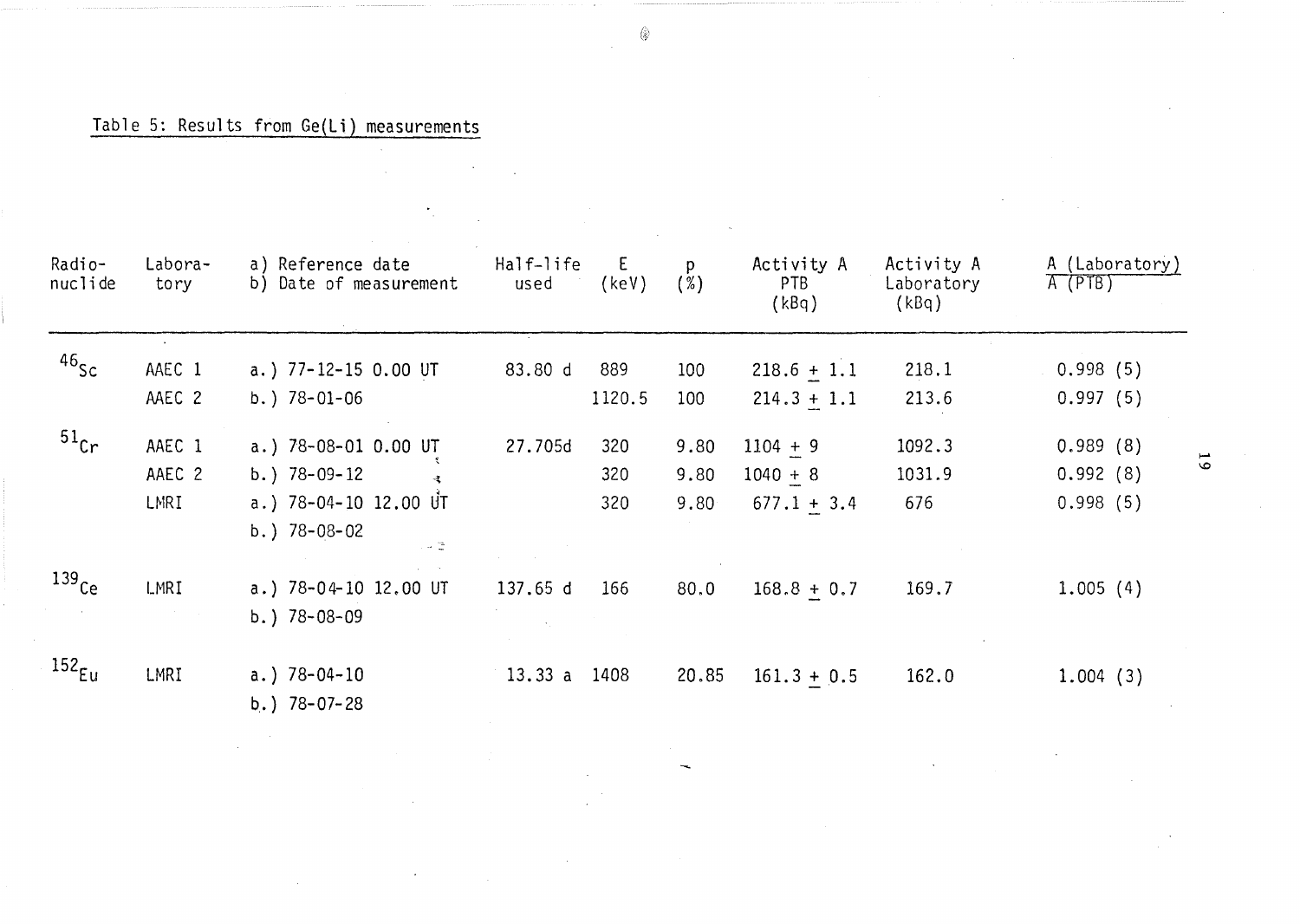# Table 6: NBS Mixed-Radionuclide Gamma-Ray Emission-Rate Source

Reference date: 76-09-01 12.00 EST

Date of measurements: 77-01-04

|                     |                 | Data from the certificate      |           |                            |                      |                   |                     |
|---------------------|-----------------|--------------------------------|-----------|----------------------------|----------------------|-------------------|---------------------|
| Radio-<br>nuclide   | Energy<br>(key) | Gamma rays<br>per decay        | Half-life | Emission rate B<br>$(s-1)$ | Total<br>uncertainty | Half-life<br>used | B(MBS)<br>$B$ (PTB) |
| $109$ $Cd$          | 88              |                                | 464.2 d   | 1317                       | 2.9%                 | not measured      |                     |
| 57 <sub>Co</sub>    | 122             | 0.8559(19)                     | 272.4 d   | 1634                       | 2.5%                 | 272.0 d           | 0.988(3)            |
| $(139)$ Ce          | 166             | 0.8006(13)<br>$\sim 3^{\circ}$ | 137.5 d   | 1316                       | 1.1%                 | 137.65 d          | 1.010(4)            |
| $203$ Hq            | 279             | 0.815(8)<br>$\omega$ (a)       | 46.61 d   | 3884                       | 1.2%                 | 46.59 d           | 1.013(5)            |
| $113_{\text{Sn}}$   | 392             |                                | 115.2 d   | 4464                       | 2.9%                 | 115.2 d           | 0.997(3)            |
| $85$ Sr             | 514             | 0.98(1)                        | 64.86 d   | 6610                       | 2.3%                 | 64.85 d           | 0.983(6)            |
| $137$ <sub>Cs</sub> | 662             |                                | 30.0 a    | 3674                       | 2.1%                 | 30.0 a            | 1.016(4)            |
| 60 <sub>Co</sub>    | 1173            | 0.9990(2)                      | 5.271a    | 10460                      | 1.4 %                | 5.272a            | 1.000(3)            |
| 60 <sub>Co</sub>    | 1332            | 1.00                           |           | 10470                      | 1.4 %                |                   | 0.996(4)            |
| 88 <sub>y</sub>     | 898             | 0,950(5)                       | 106.66 d  | 24480                      | 2.9%                 | 106.64 d          | 0.996(3)            |
| 88 <sub>y</sub>     | 1836            | 0.9935(3)                      |           | 25600                      | 2.3%                 |                   | 0.994(5)            |

◈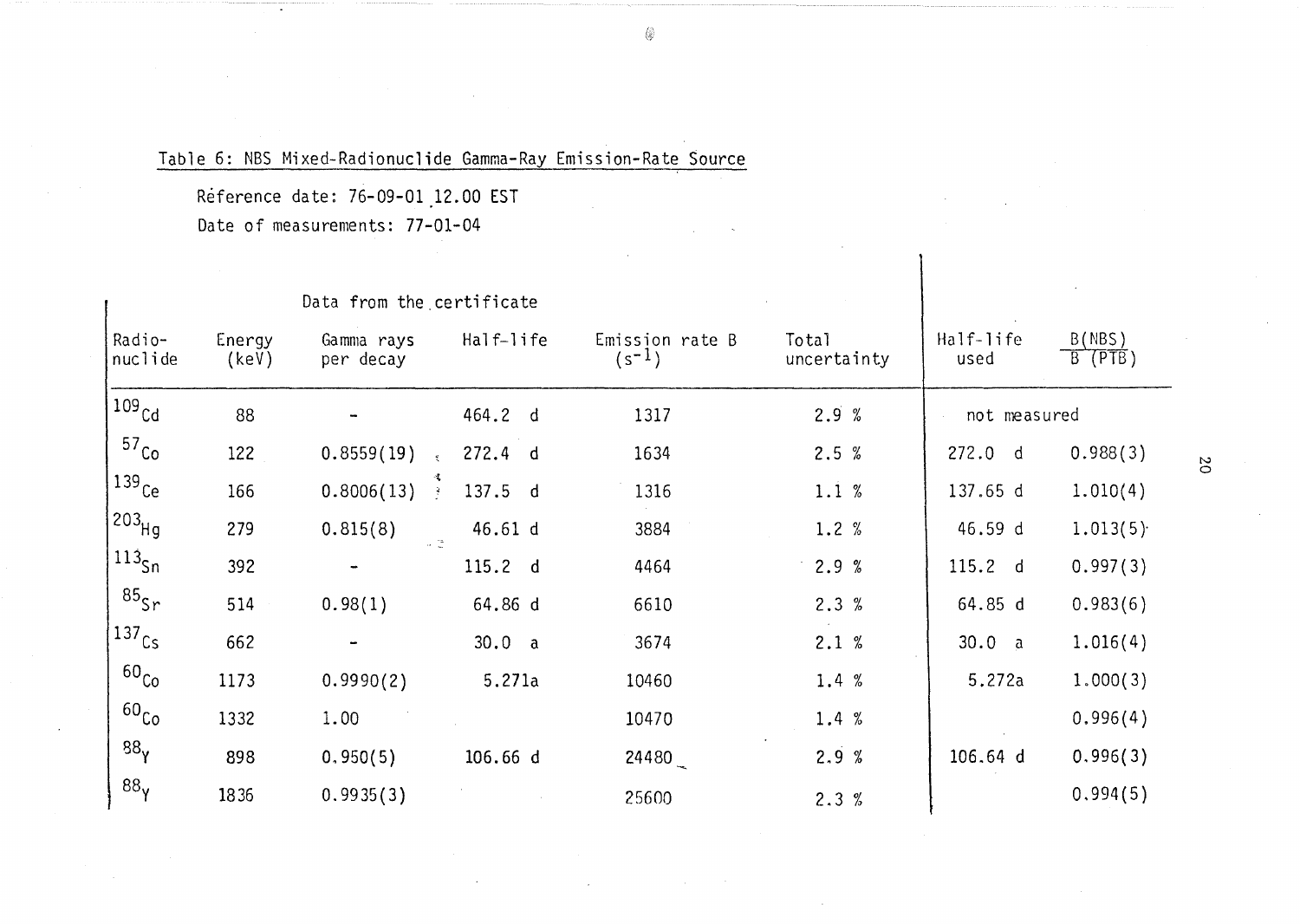

 $\overline{21}$